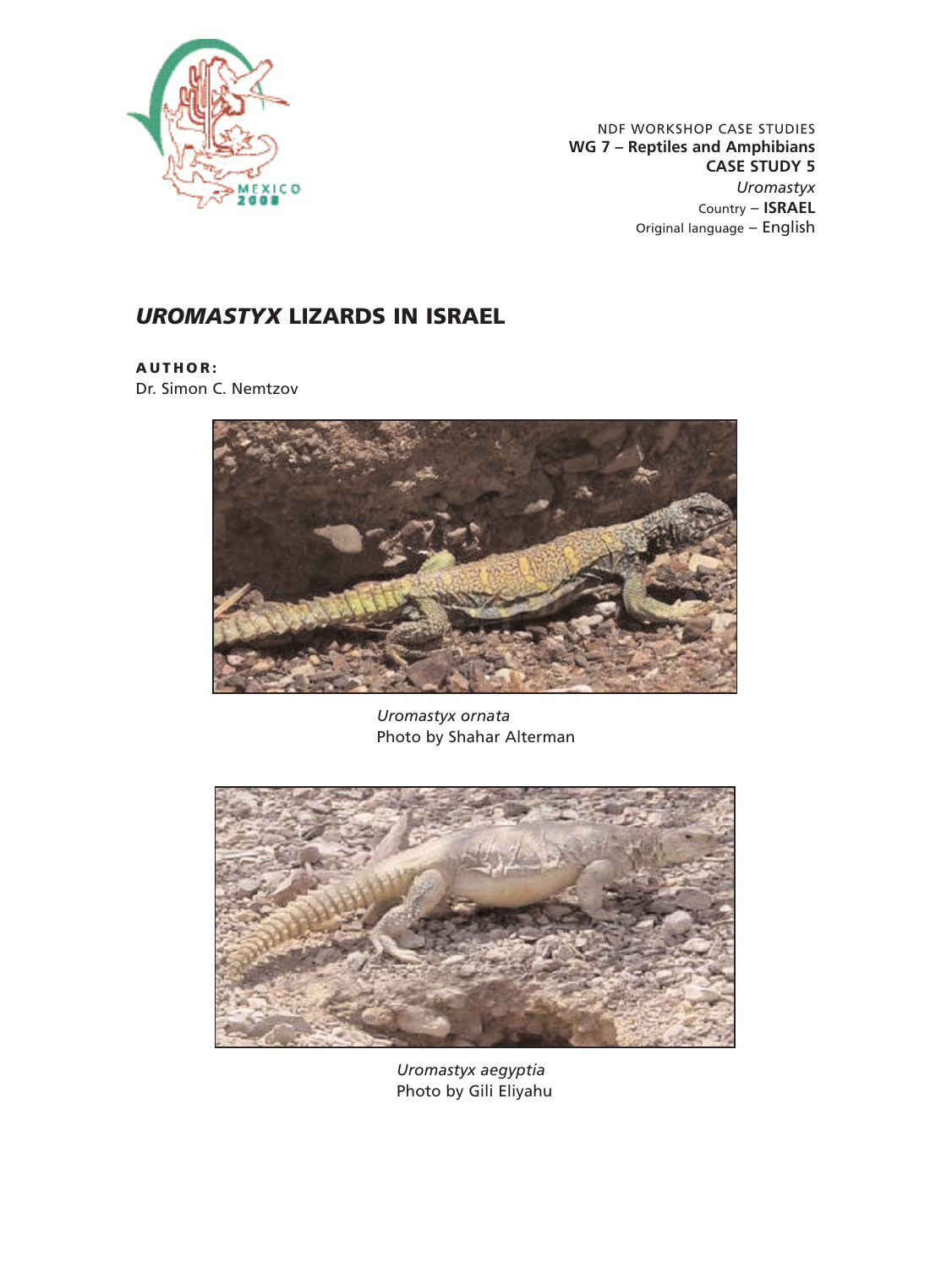#### **I. BACKGROUND INFORMATION ON THE TAXA**

Two species of *Uromastyx* lizards occur in Israel. The Egyptian mastigure (*U. aegyptia*), and the Ornate mastigure (*U. ornata*)1. In the early 2000's some Israeli entrepreneurs approached the Israeli government agency responsible for wildlife management and enforcement, the Israel Nature and Parks Authority (INPA), requesting permits for collection and/or breeding of *Uromastyx* lizards in Israel for commercial purposes, i.e. to export live individuals for the international pet trade.

The INPA conducted a study to see if an NDF could be made for either or both of the species of *Uromastyx*. The final result was a rejection of the proposals for both species because the scale of collection requested would have been detrimental to these species; in other words a finding of non-detriment could not be made.

This case study will cover how the determination was made for each of the two species separately, but first some general information on the genus *Uromastyx*.

The taxonomy of the genus has been somewhat confused over the years, with subspecies being promoted and new species or subspecies being described (Knapp, 2004). In this paper I use the scientific names as they appear in the CITES standard reference for this genus: Wilms (2001), which was designated for the first time in 2002 at CoP 12 [see: CoP12 Doc. 10.3 (Rev.)]. According to this standard reference, there are 16 species in this genus, including *U. ornata* as a separate species. Most authors consider *ornata* as a subspecies of *U. ocellata*, so usually specimens of *ornata* were apparently traded as *U. ocellata*. Therefore, there are almost no data in the UNEP-WCMC trade database for trade in *U. ornata*.

Due to the confusion about the species' names before a standard nomenclature reference for the genus was established in 2002, there was (and still is) some confusion about whether a particular species occurs in a particular range state or not. For example, Egypt is not listed as a range state for *U. acanthinura*, however the country has reported exports for this species, and in October 1991 the Egyptian government declared an export ban on *U. acanthinura, U. aegyptia, U. ocellata and U. ornata* from its country (CITES Notification No. 662, dated 16 January 1992).

<sup>1</sup> Alternative common names in English for *Uromastyx* lizards are: Dabb or Dhabb lizards or Spiny-tailed lizards. In the literature, one can also find alternative spellings of the scientific specific names, such as *aegyptius* or *ornatus*. Here I follow the scientific names in the CITES standard reference for the genus *Uromastyx* (Wilms, 2001).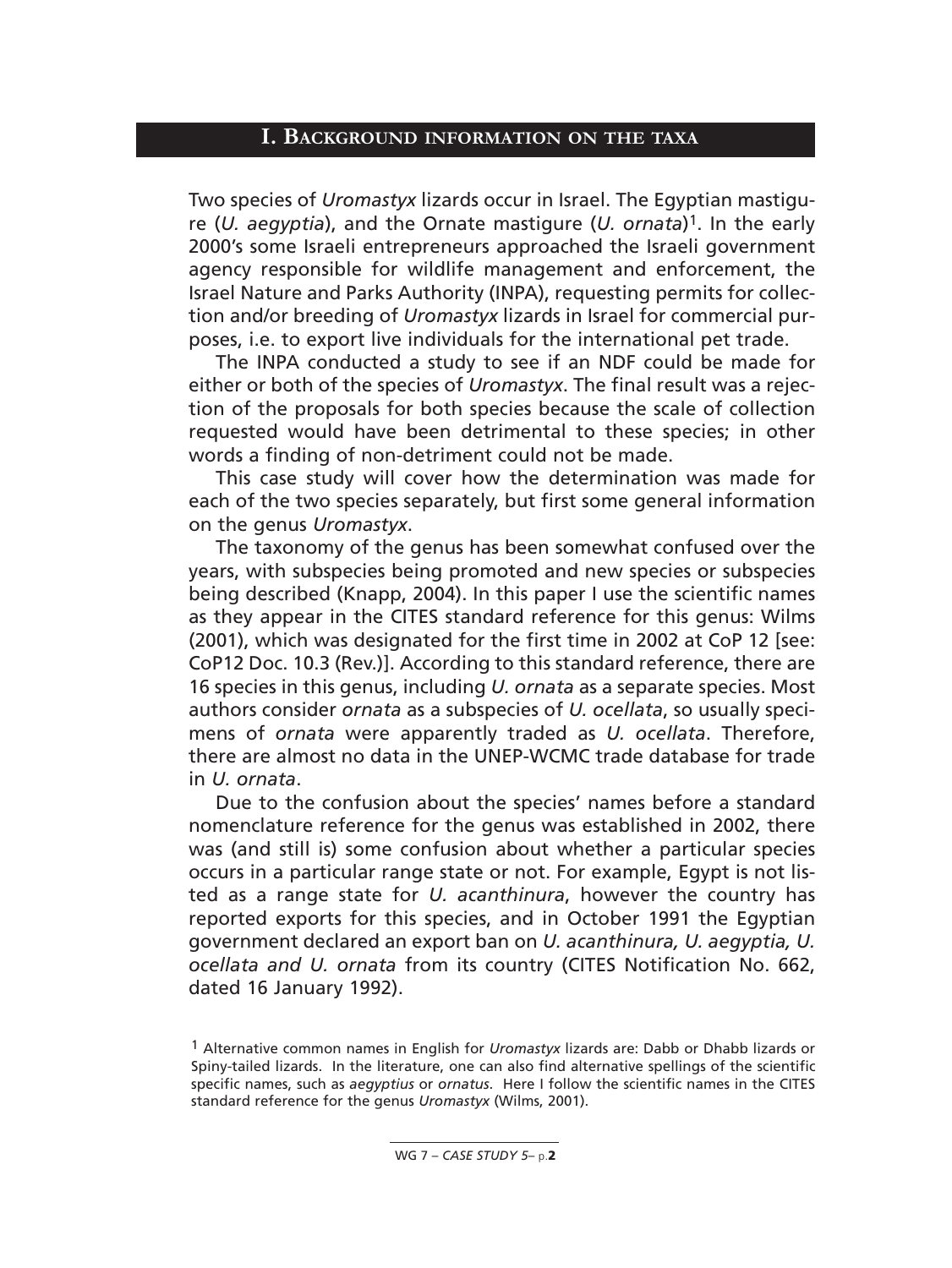Little is known about this genus in the wild and there are far more publications concerning husbandry and captive breeding of *Uromastyx* than concerning their ecology and behavior in the wild (Highfield & Slimani, 1998). *Uromastyx* are generalist herbivores, they are diurnal and usually live in groups of several individuals occupying very extensive territories (Zug, 1993). Typical populations range from about 1 to 10 animals per ha (Highfield & Slimani, 1998) depending on the species and habitat. *Uromastyx* are generally very colorful lizards whose size varies with species and can reach up to about 75 cm (including the tail) in the largest individuals. They can live over 20 years in the wild (Bouskila & Amitai, 2001), reach sexual maturity around four years old, and lay between 10 and 40 eggs per year, depending on the individual's size and species.

In most places, the habitats of *Uromastyx* are not directly threatened, as they mainly comprise desert which is usually of no commercial value (but this is not the case in Israel, see below). *Uromastyx* lizards have been in international trade for several decades and collecting is considered the major threat to many of the populations in the wild (Highfield & Slimani, 1998; Knapp, 2004). The scale of exploitation, including domestic utilization for food and traditional medicine (e.g., Walls, 1996) can lead to local depletions.

Concern about the sustainability of trade in these species led to the inclusion of all Uromastyx species in Appendix II of CITES in 1977. In addition, a number of trade restrictions specific to certain species or countries, have been applied to *Uromastyx* since then.

The Animals Committee has discussed concerns about the trade in *Uromastyx* a number of times, especially as part of the Significant Trade Review process, most recently at AC 15 in 1999 and AC 22 in 2006.

IUCN's Red List (IUCN 2007) currently contains only one Uromastyx species (i.e., the newly described species *U. alfredschmidti*, which is listed as Near Threatened), however a new IUCN Global Reptile Assessment will apparently be released in the next year or two.

#### **1. BIOLOGICAL DATA**

#### **1.1 Scientific and common names**

Scientific name: *Uromastyx aegyptia*; English common names: Egyptian mastigure, Egyptian dabb-lizard, Egyptian spiny tailed lizard. In Hebrew: *Chardon-zav mazui*.

#### **1.2. Distribution**

The global distribution of *U. aegyptia* includes Sudan, Egypt (including the Sinai Peninsula), Saudi Arabia, Jordan, Israel and Iraq. The species'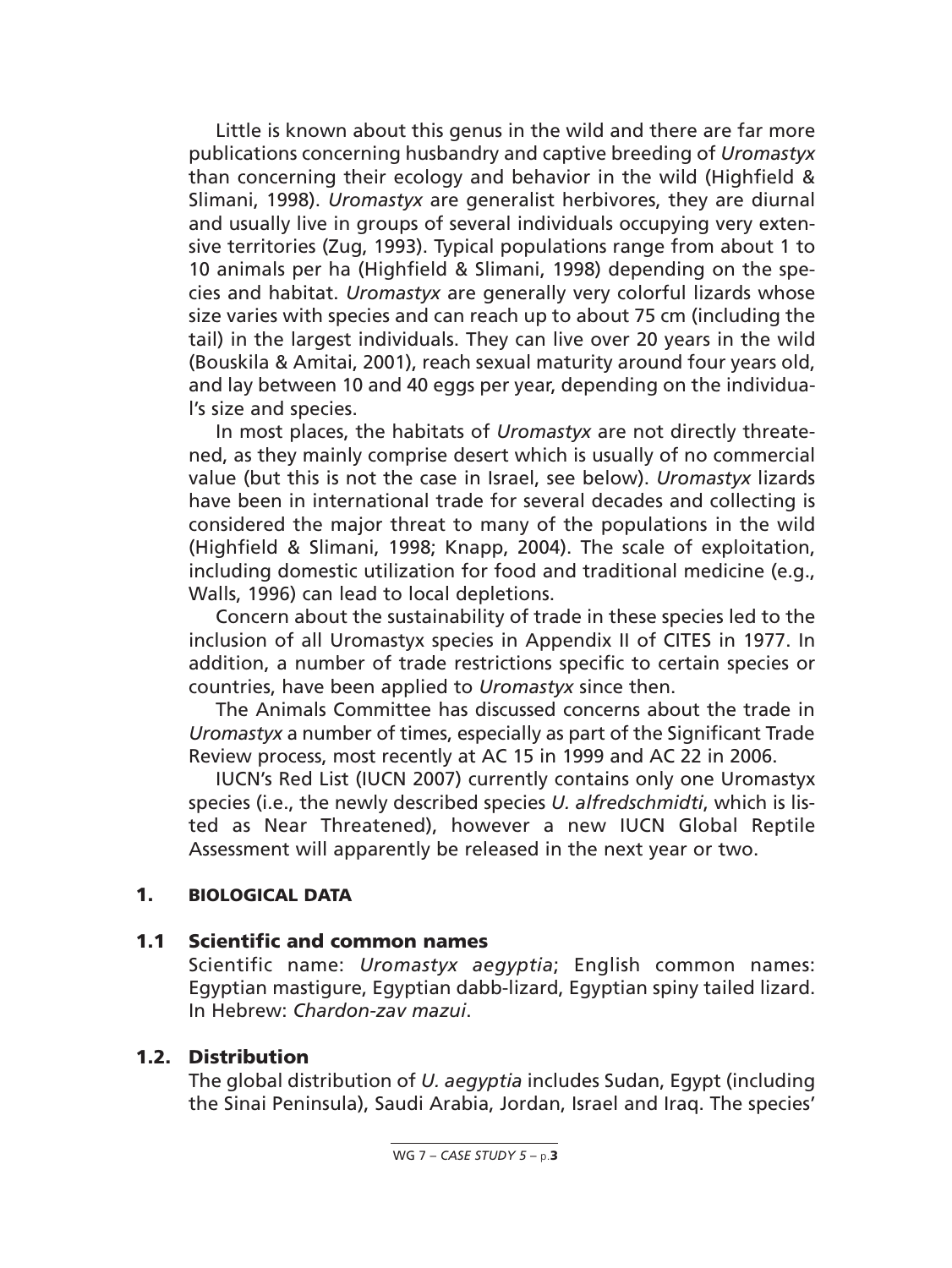range in Israel (see map on page 4) includes: the eastern Judean Desert (Nahal Hever alluvial fan), the Arava Valley, and the central and southern Negev Desert (Bouskila & Amitai, 2001). An isolated population, in the western Negev Desert, is separated from all other populations in Israel by the unsuitable area of the Negev highlands. This small population is thus connected only to other conspecific populations across the border in the Sinai Peninsula of Egypt. The total area of the species' habitat in Israel is approx. 4,000 km2, but much of this is marginal habitat with few individuals.

### **1.3 Biological characteristics**

#### **1.3.1** *General biological and life history characteristics of the species*

*U. aegyptia* is the largest species in the genus with adults weighing up to 2 kg and reaching up to 75 cm in total length. They live in deep burrows (up to 10 m in length, and 1.8 m in depth) that are in use for many years. These burrows require heavy investments for their construction, and the survival of the lizards depends on them as shelter from predators and from the extreme conditions in the desert (Bouskila, 1983, 1986). They hibernate in these burrows during December and January (Mendelssohn & Bouskila, 1989).

Juveniles and adults are predominantly herbivorous, feeding mainly on leaves, buds, fruits, seeds and flowers of plants. Annuals are eaten during the spring, if winter rains were enough to support germination. During dry years and during the summer (when no rain occurs), the lizards depend on perennial plants; in the wadis in the Arava Valley, Acacia trees comprise the main summer food source (Bouskila, 1984; Bouskila, 1987; Foley *et al.*, 1992; Mendelssohn & Bouskila, 1989). In other areas that lack *Acacia* trees, they feed on perennial shrubs. They tend to use burrows that are close to summer sources of food, apparently because foraging far from their burrow exposes them to predation (Bouskila & Molco, 2002). They are mostly solitary and spend most of their time during the day near the burrow.

Robinson (1995) found population densities of *U. aegyptia* of 4.4- 6.3 individuals per ha in an arid but productive environment in Kuwait. Bouskila (1984) reported an average of 3.4 adult individuals per ha in the northern part of the Arava Valley of Israel. Bouskila & Molco (2002) reported 10 individuals per ha near Eilat in the southern part of the Arava Valley. Gottleib & Vidan (2007) found an average density of 18.5 *U. aegyptia* burrows per ha in the central part of the Arava Valley, with an average of 51% of them in active use.

*U. aegyptia* reaches sexual maturity at the age of 4-6 years (Mendelssohn & Bouskila, 1989). Longevity in nature is more than 20

WG 7 – *CASE STUDY 5*– p.**4**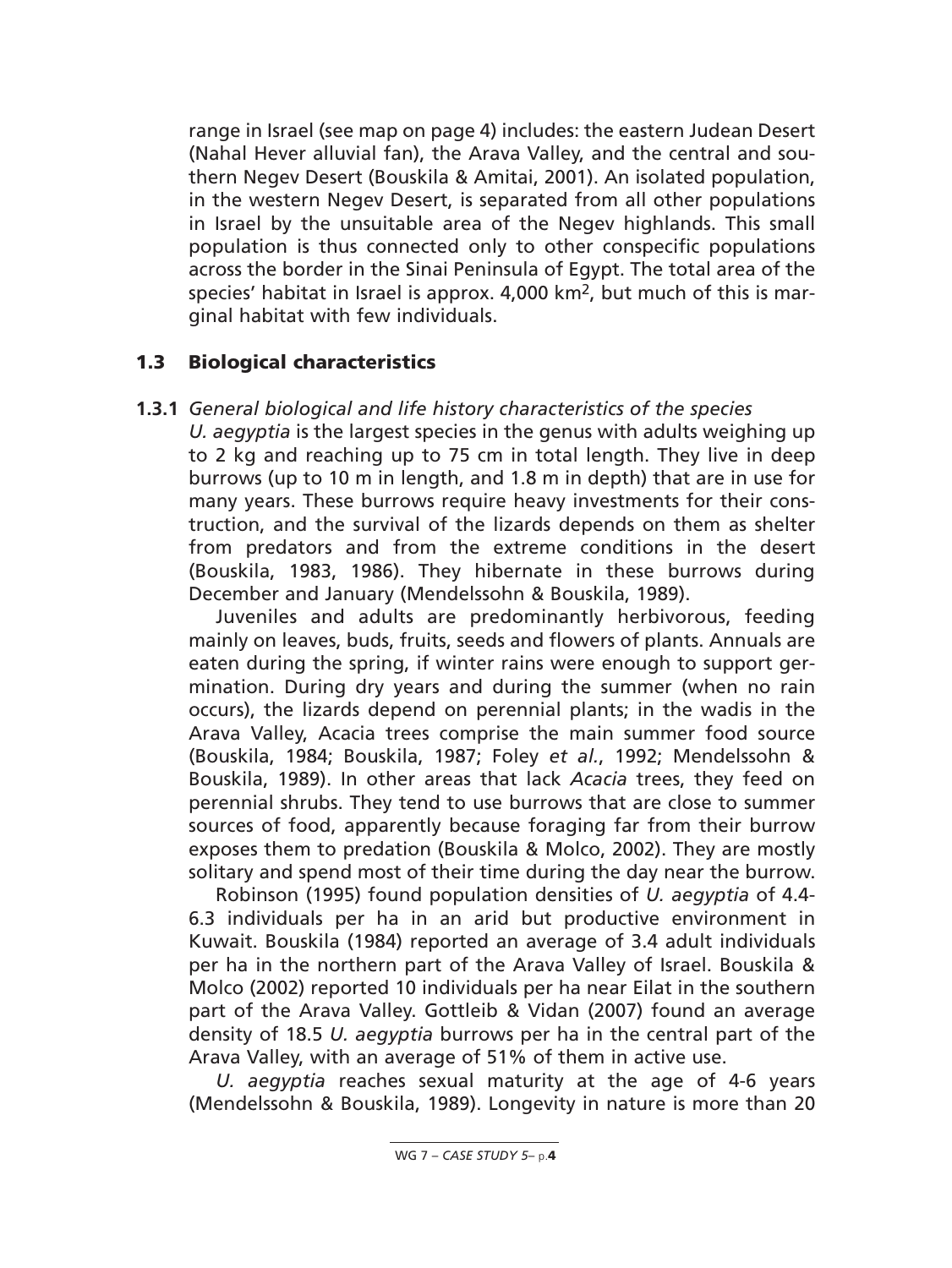

years (Bouskila & Amitai, 2001). Bouskila (1984) observed mating during May; the females lay one clutch of eggs (clutch size: 17- 41 eggs) in May or June in deep burrows (up to 3 m long) that they dug; the eggs hatch at the end of August. Females did not lay eggs every year (Bouskila, 1984).

Juveniles are very susceptible to predation, and many of them are killed during their first year by birds (e.g., shrikes), by varanid lizards and by snakes. The predators of adults are mainly raptors, but also wolves, dogs and humans (Bouskila, 1984).

WG 7 – *CASE STUDY 5* – p.**5**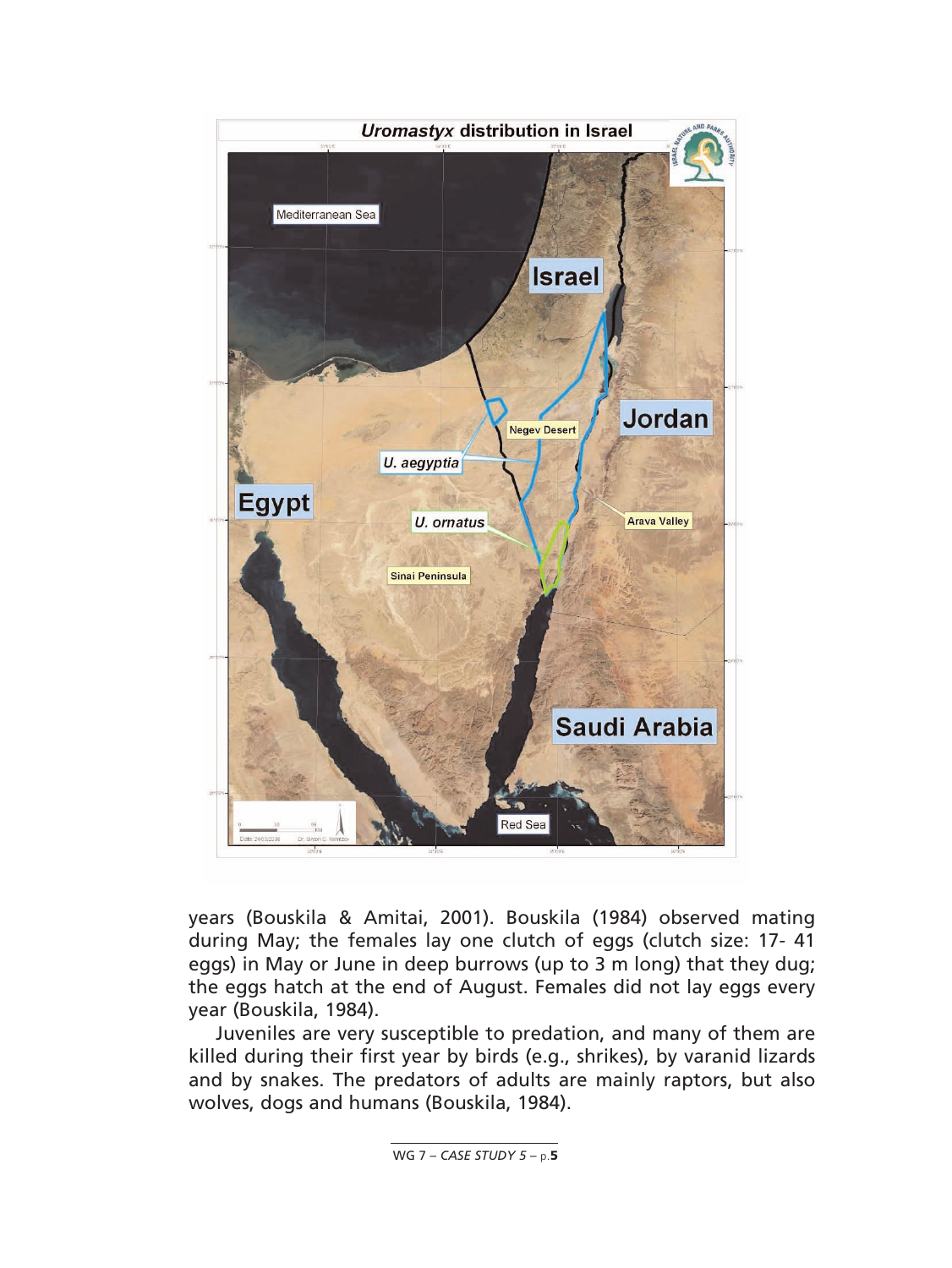## **1.3.2** *Habitat types*

*U. aegyptia* is a large herbivorous lizard active all year round, especially during the summer, which in Israel is the dry season, and they are thus limited in their distribution to those areas that provide some green vegetation during the summer (Arbel, 1984; Bouskila, 1984; Bouskila & Amitai, 2001; Mendelssohn & Bouskila, 1989). The typical habitat for this species is alluvial fans, gravel plains, and wide wadis in desert areas. Most of their habitat has < 80 mm mean annual rainfall, and they are always found in areas with  $<$  150 mm mean annual rainfall.

# **1.3.3** *Role of the species in its ecosystem*

*U. aegyptia* has a central role in the desert plains as a physical ecosystem engineer in that the lizard modifies in a substantial way the physical characteristics of its habitat, and the modification has important implications on other organisms in the ecological system (Bouskila & Molco, 2002). The large burrows of *U. aegyptia* provide shelter for many organisms that would not be able to dig through the hard desert crust to escape the harsh conditions in the desert. These include snakes, geckos, spiders and many arthropods. In addition, the accumulation of soil from deep layers near the entrance of the burrow provides an ameliorated substrate for plants that normally may suffer from the high concentration of salt near the ground surface. In addition to the role as an ecosystem engineer, *U. aegyptia* serves as prey to variety of predators and acts as an herbivore in the ecosystem (Bouskila, 1984, 1986). The species was the principal prey of the golden eagle (*Aquila chrysaetos*) when three pairs of this endangered raptor established breeding territories in the Arava Valley in the 1970's (B. Shalmon, pers. comm.).

## **1.4 Population**

## **1.4.1** *Global Population size*

There are no reliable estimates of global population size, and population densities apparently differ greatly among the different range states.

Israel contains less than 20% of the world population of this species (Dolev & Perevelotsky, 2004), but there is no reliable population estimate for the whole country. As stated above, the species range in Israel covers up to about 4,000 kmÇ, but their density is rather low in most of this area which is apparently only marginal habitat. By extrapolating and estimating densities the country's population of this species may be as low as a few thousand adults.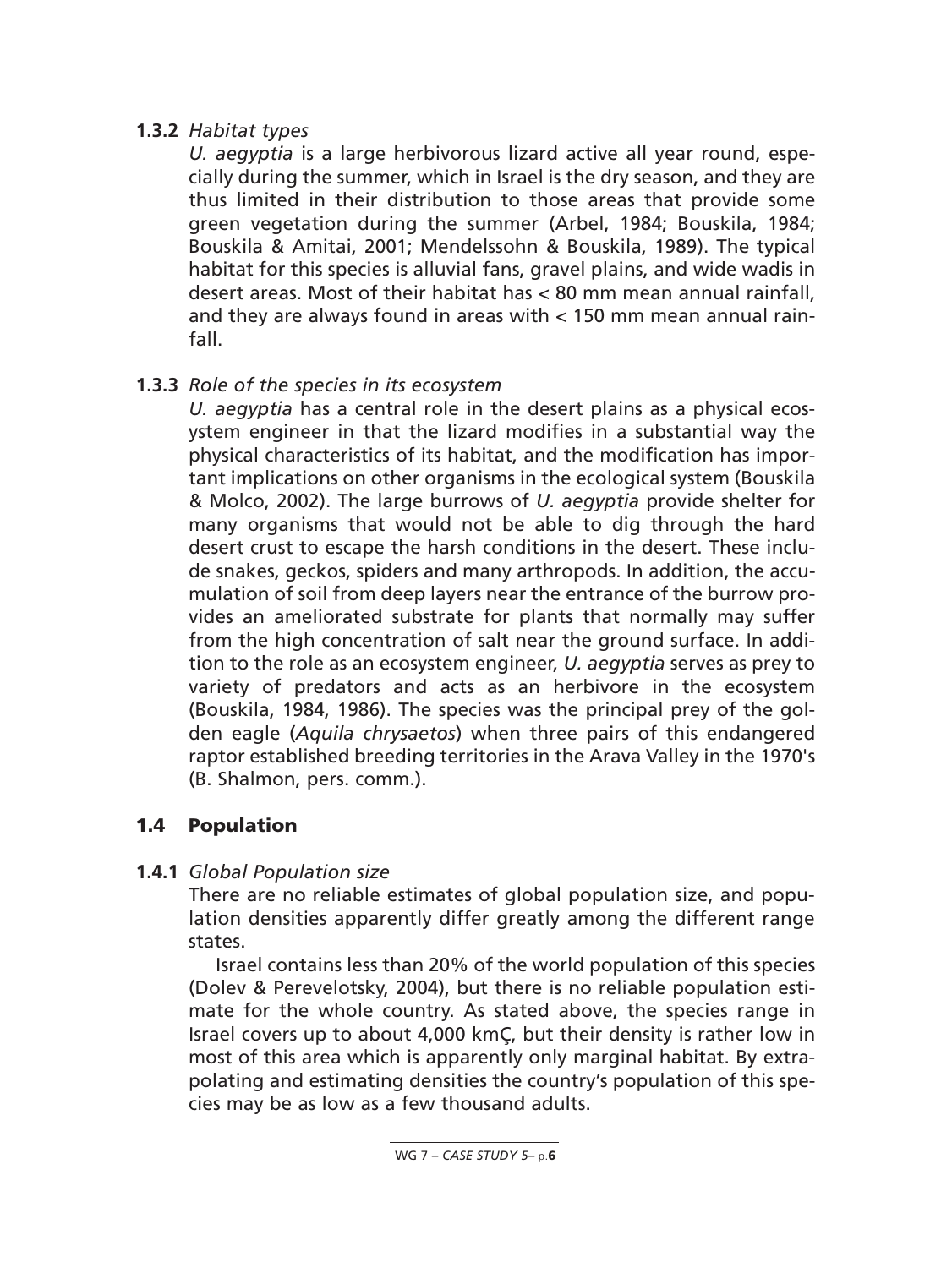**1.4.2** *Current global population trends*

\_\_\_increasing \_X\_decreasing \_\_\_\_ stable \_\_\_\_unknown

The world population is apparently decreasing due to unsustainable collection from the wild (IUCN, in prep.). There are currently no export quotas for this species (CITES, 2008).

## **1.5 Conservation status**

| 1.5.1 Global conservation status (according to IUCN Red List) |                        |  |  |  |  |
|---------------------------------------------------------------|------------------------|--|--|--|--|
| Critically endangered                                         | <b>Near Threatened</b> |  |  |  |  |
| Endangered                                                    | Least concern          |  |  |  |  |
| Vulnerable                                                    | Data deficient         |  |  |  |  |

The species is not listed in the IUCN Red List 2008 (as of October 2008), but a new assessment by IUCN of many reptile groups is expected to be released next year.

- **1.5.2** *National conservation status for the case study country* The Red Book of Vertebrates in Israel (Dolev & Perevelotsky, 2004) lists the Regional Threat Category of U. aegyptia as Near Threatened.
- **1.5.3** *Main threats within the case study country*
	- No Threats
	- \_X\_ Habitat Loss/Degradation (human induced)
	- \_\_\_ Invasive alien species (directly affecting the species)
	- $X$  Harvesting [hunting/gathering]
	- X Accidental mortality (e.g. Bycatch)
	- **LETT** Persecution (e.g. Pest control)
	- \_\_\_ Pollution (affecting habitat and/or species)
	- $\rule{1em}{0}$  Other\_
	- \_\_\_ Unknown

*Threat and Disturbance factors*

- a. Habitat destruction: in particular by the expansion of low-water use agriculture and of military training in desert areas (Bouskila & Amitai, 2001; Bouskila & Molco, 2002). In addition to reducing the habitat available for the species, these factors cause fragmentation of the existing populations.
- b. Poaching: They are illegally trapped and eaten in the Arava Valley by foreign agricultural laborers, mostly those from Thailand (Hawlena, 2000; Bouskila & Molco, 2002; Yom-Tov, 2003; Nemtzov, 2007; Leader & Boldo, 2008) (see photo on page 9).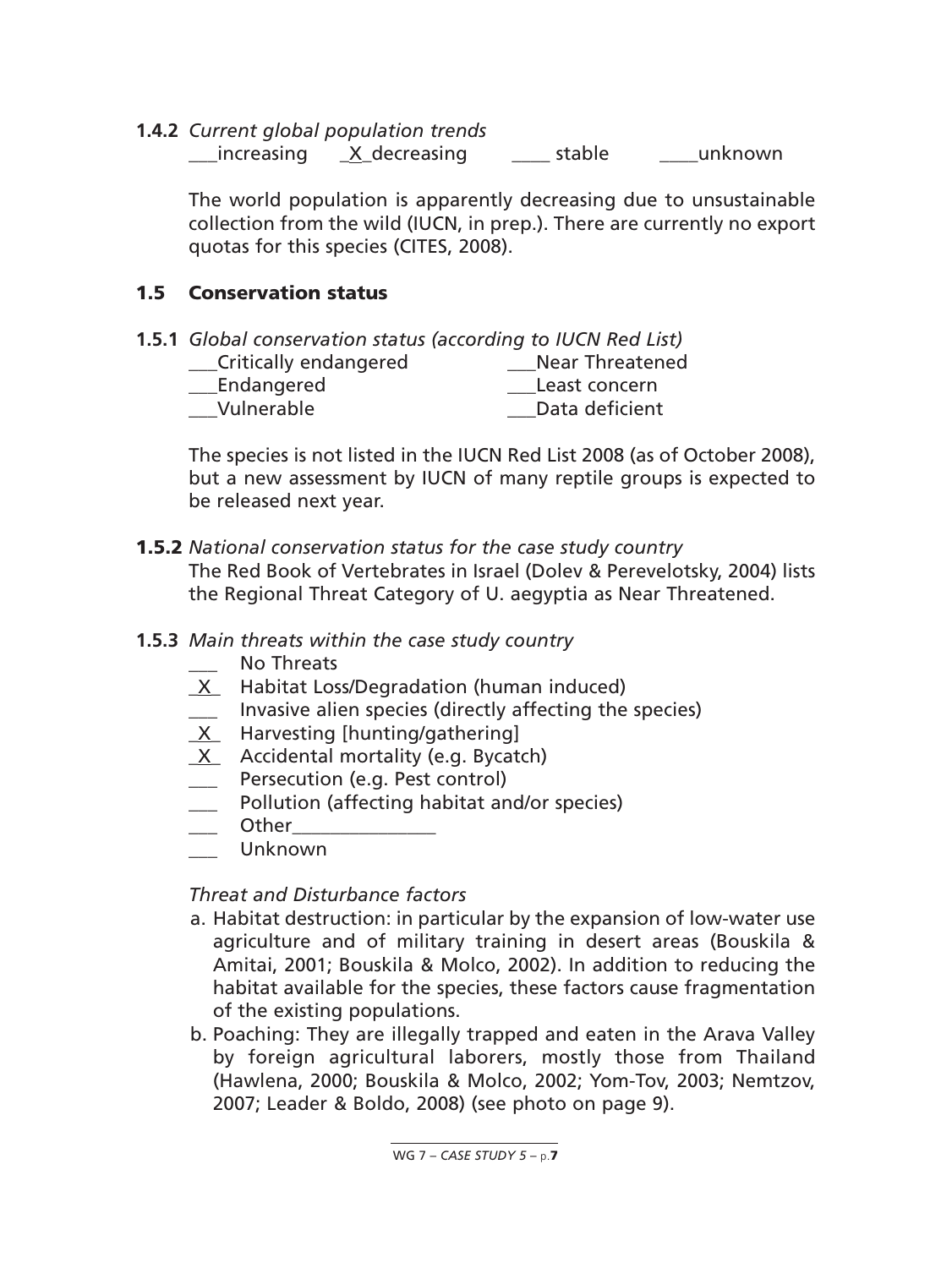- c. They are illegally trapped and eaten by local Bedouins, who traditionally used the skin as water canteens (Arbel, 1984; Bouskila & Amitai, 2001).
- d. All-terrain vehicles and off-road vehicles used by agriculture workers and also for recreation, damage the burrows and their surroundings, and can cause diversion of flood waters into some of the burrows.
- e. They are killed by cars on roads, particularly males during the mating season (Bouskila & Amitai, 2001).

In Israel, *U. aegyptia* habitat has been greatly reduced by the spread of modern agriculture into desert regions, relying on innovative lowwater-use agricultural techniques. Large regions of arid areas and *U. aegyptia* habitat in the Arava Valley have now been converted to agriculture, with much of the land being covered with plastic hothouses (Hawlena, 2000) (see photo on page 9). Plans are progressing also to convert *U. aegyptia* habitat in the western Negev Desert to agricultural land.

Until the mid 1990's *U. aegyptia* were sometimes reported as an agricultural pest causing damage to crops in the Arava Valley (Moran & Keidar, 1993), but such damage no longer occurs (Nemtzov, 2002) since the population in that area has been greatly reduced and most of the crops there are no longer grown outdoors.

Two studies of *U. aegyptia* in the northern (Hawlena, 2000) and the central Arava Valley (Gottleib & Vidam, 2007) have shown marked reductions in the sub-populations of this species in Israel as a function of distance to agricultural regions. This is due mainly to negative impact of poaching by agricultural workers, and by loss of habitat from construction of structures for low-water use agriculture in closed hothouses.

### **2. SPECIES MANAGEMENT WITHIN THE COUNTRY FOR WHICH CASE STUDY IS BEING PRESENTED**

### **2.1 Management measures**

#### **2.1.1** *Management history*

Until the early 1990's there were reports of agricultural damage by *U. aegyptia* in the Arava Valley. Problem animals were sometimes trapped and translocated further away from the agricultural areas. The species has never been "managed" but rather its habitat is protected as a way to encourage its survival in the wild.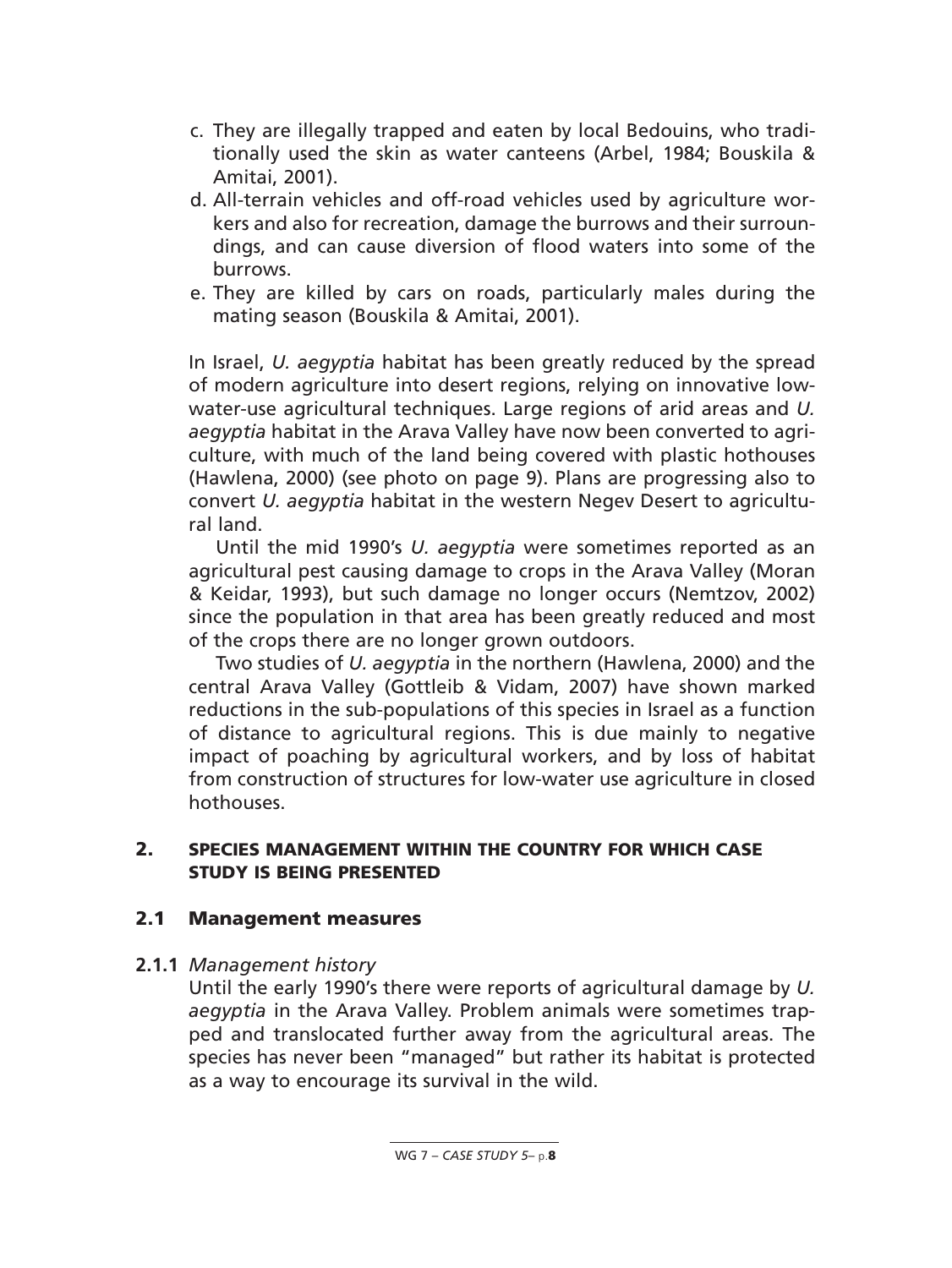- **2.1.2** *Purpose of the management plan in place* The current efforts on behalf of this species are directed at preventing poaching and further loss of habitat.
- **2.1.3** *General elements of the management plan* The current "management" program related to conservation of this species is to try to prevent further loss of habitat, as well as education and enforcement against poaching by Thai agricultural workers.
- **2.1.4** *Restoration or alleviation measures* N/A

## **2.2 Monitoring system**

- **2.2.1** *Methods used to monitor harvest* There is no legal harvest, so no monitoring of harvest is done.
- **2.2.2** *Confidence in the use of monitoring*
- **2.3 Legal framework and law enforcement: Provide details of national and international legislation relating to the conservation of the species**

The species is fully protected in Israel under a variety of laws and regulations. The species is listed as "protected wildlife" under the Wildlife Protection Law of 1955 (and its regulations of 1994) and as a "protected natural asset" under the National Parks, Nature Reserves and National Monuments Law of 1998 (and its regulations of 2002 and 2005). Specimens (including live individuals as well as all parts and derivatives) may not be disturbed, harmed, captured, held, bred in captivity, moved, or traded without a written permit from the Israel Nature and Parks Authority. In addition, much of the habitat of this species in Israel is in protected areas (nature reserves) where no fauna or flora may be disturbed or collected.

Internationally, all *Uromastyx* species have been listed in Appendix II of the CITES Convention since 1977.

### **3. UTILIZATION AND TRADE FOR RANGE STATE FOR WHICH CASE STUDY IS BEING PRESENTED**

**3.1 Type of use (origin) and destinations (purposes) (e.g. commercial, medicinal, subsistence hunting, sport hunting, trophies, pet, food). Specify the types and extent of all known uses of**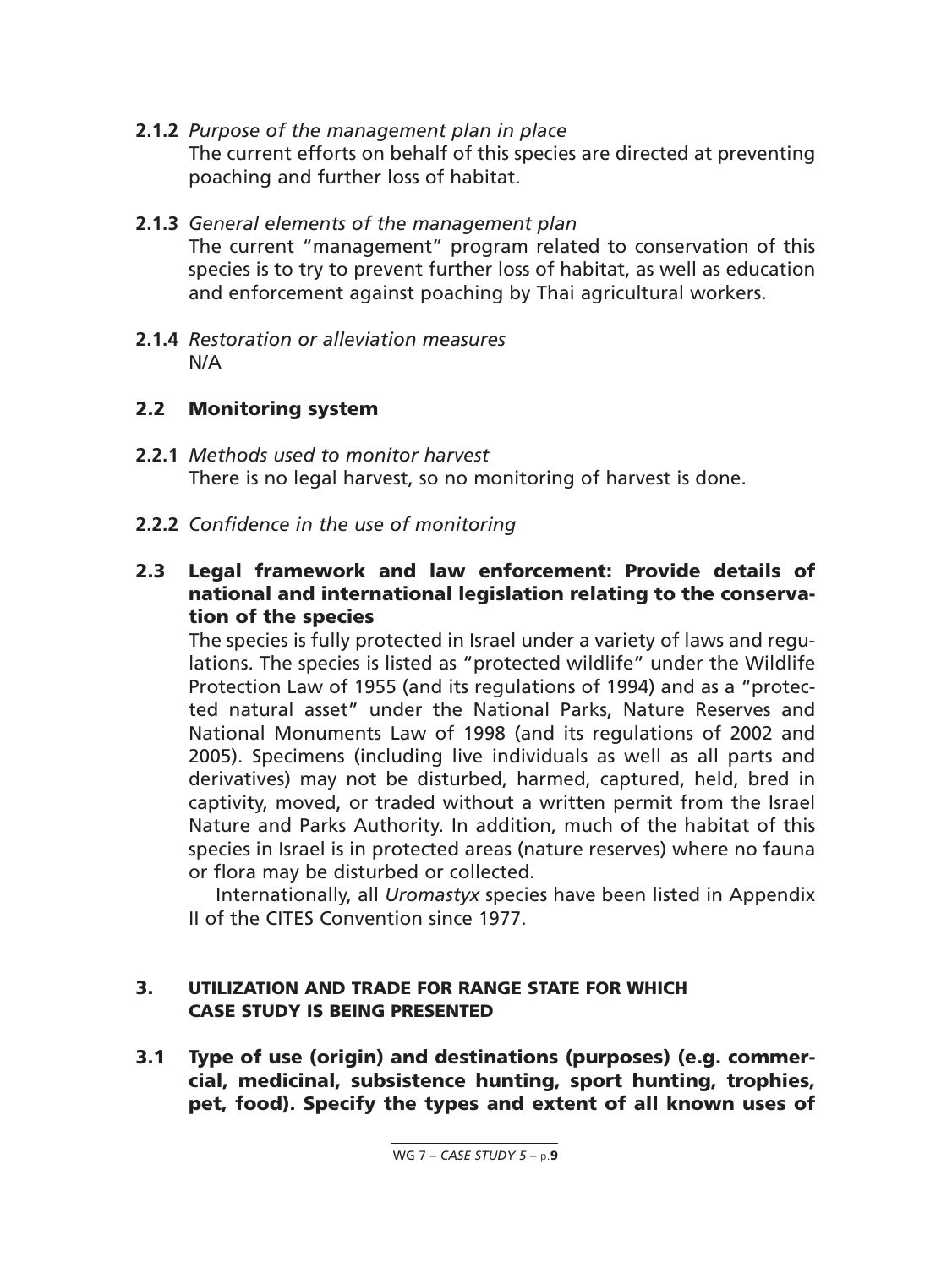### **the species. Indicate the extent to which utilization is from captive-bred, artificially propagated, or wild specimens**

Outside of Israel, the species has been trapped and sold for the international pet trade, and is also grown in captivity. There are records in the past of domestic use of the species for traditional medicine and for food and leather by local Bedouins before the establishment of the State of Israel in 1948 and the enactment of Israel's Wildlife Protection Law in 1955. There has never been any legal trapping or collecting allowed in Israel. There are many records of illegal poaching for food in recent years by farm workers from Thailand.

## **3.2. Harvest**

- **3.2.1** *Harvesting regime (extractive versus non extractive harvesting, demographic segment harvested, harvesting effort, harvesting method, harvest season)* The species is not legally harvested.
- **3.2.2** *Harvest management/ control (quotas, seasons, permits, etc.)* N/A
- **3.3 Legal and illegal trade levels: To the extent possible, quantify the level of legal and illegal use nationally and export and describe its nature.**

Although *U. aegyptia* are fully protected by Israeli law and may not be captured or harmed without a permit, there is apparently much illegal poaching, mainly by snare traps set by agricultural workers from Thailand (photo, right) who are employed in the Arava Valley (Harel Ben Shahar, pers. comm.; Yom-Tov, 2003; Nemtzov, 2007; Leader & Boldo, 2008). Close to agricultural areas their population has been locally decimated, but the extent of the poaching has not been quantified.

During the years when there was an export quota from Egypt for this species, there may have been small amounts of smuggling of wild caught specimens out of Israel and into Egypt. If this occurred it was apparently not on a large commercial scale.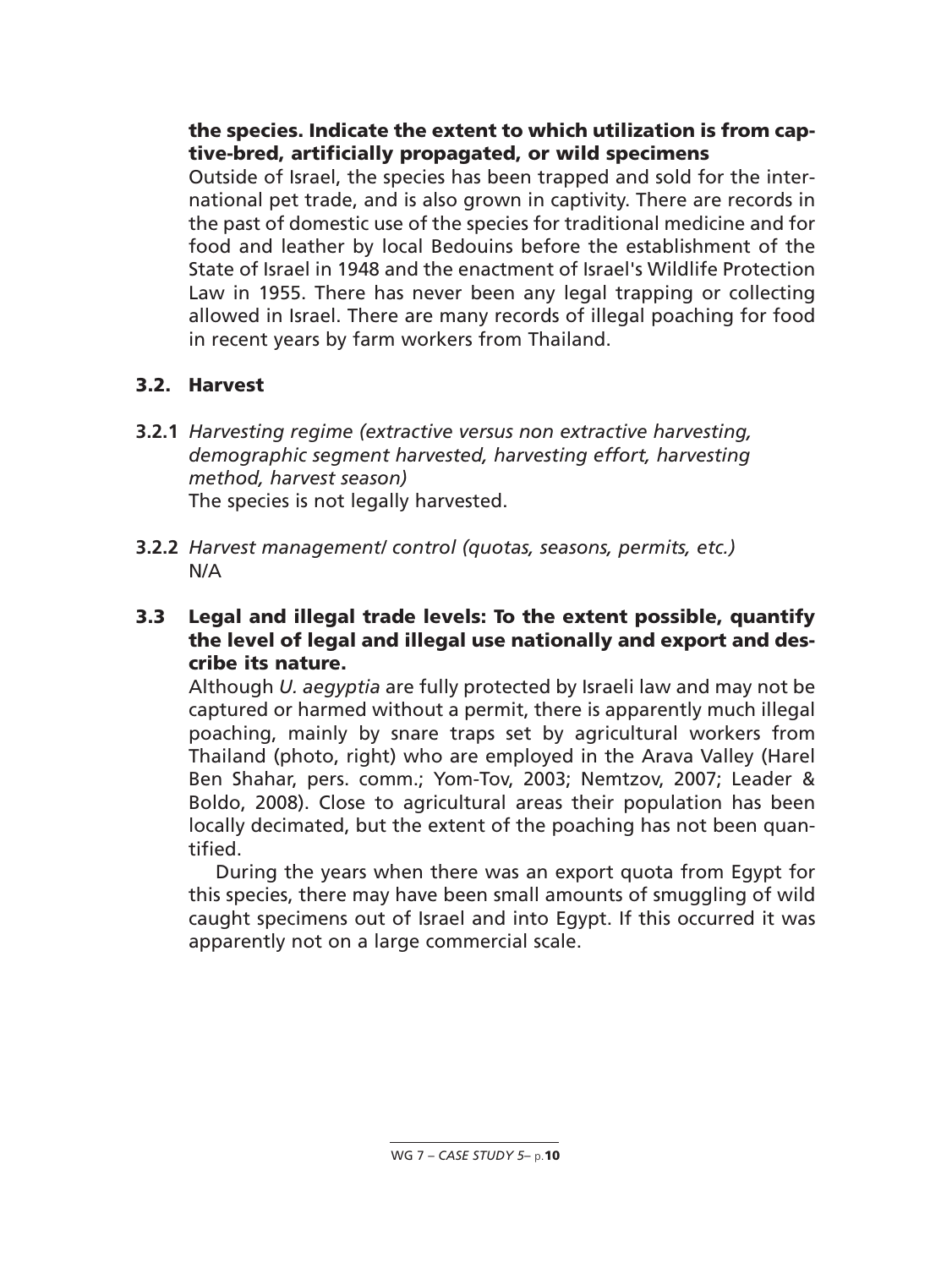

Photo: Agricultural workers from Thailand building a new hothouse in the desert habitat near Hazeva in the northern Arava Valley. The photo shows the two major threats to *U. aegyptia* in Israel: loss of habitat and poaching by foreign agricultural workers. Photo by Roni Ostreicher

## **II. NON-DETRIMENT FINDING PROCEDURE (NDFS)**

### **1. IS THE METHODOLOGY USED BASED ON THE IUCN CHECKLIST FOR NDFs?**

 $yes$   $X \sqrt{n}$ 

#### **2. CRITERIA, PARAMETERS AND/OR INDICATORS USED**

Field observations of the species in the northern Arava Valley (Bouskila, 1984; Hawlena, 2000) were conducted by counts of active burrows and repeat observations of activity levels in specific transects. Comparisons of the surveys in 2000 of the same area studied in 1984, using aerial photographs and ground-truthing, showed the population to be clearly in decline due mainly to loss of habitat and high levels of poaching, especially in the vicinity of settlements and agricultural areas.

WG 7 – *CASE STUDY 5* – p.**11**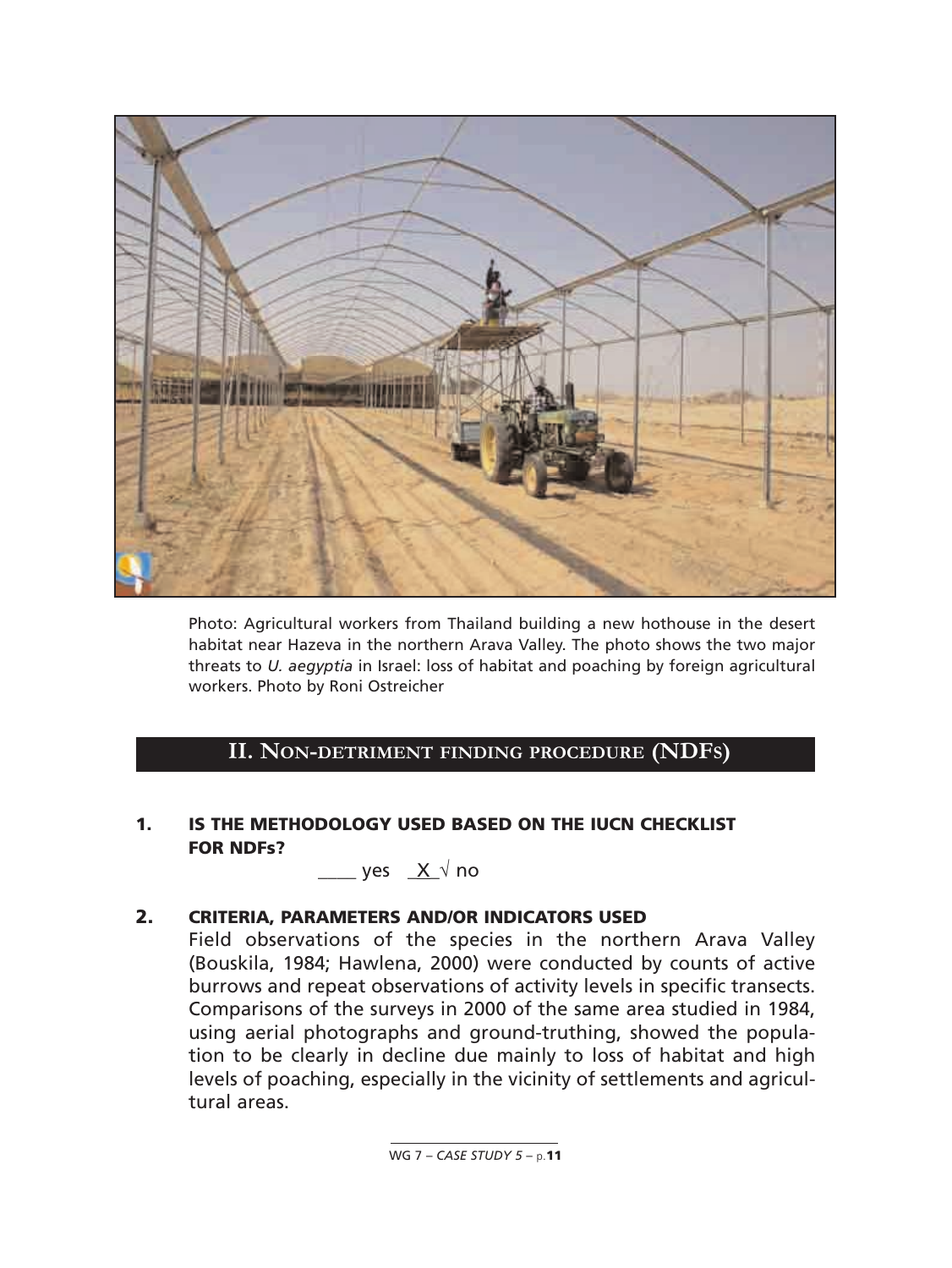Because there were no reliable demographic data available to conduct a detailed MSY study, the evaluation was based on a determination of the general state of the country's population of this species. The life history characteristics of this species show that it relies on long adult longevity coupled with low juvenile survivorship (*r* strategy). Collecting adults from the wild from a species employing such a strategy is not generally conducive to sustainable harvest (Schlaepfer *et al*., 2005).

Because the policy of the INPA is to employ an extremely low level of tolerance to risk of extinction, the agency uses a precautionary approach in all areas of evaluation of the exploitation of wildlife (see: Milner-Gulland & Akcakaya, 2001).

Based on this precautionary approach the agency could not set a minimum number of animals that could be collected from the wild with no detrimental effect on the population. There was therefore no justification in allowing any collecting, since sustainable harvest can only be done on a population at steady-state or one that is increasing but not on one in decline.

**3. MAIN SOURCES OF DATA, INCLUDING FIELD EVALUATION OR SAMPLING METHODOLOGIES AND ANALYSIS USED**

Multiyear comparison of field observations and surveys were conducted in transects.

**4. EVALUATION OF DATA QUANTITY AND QUALITY FOR THE ASSESSMENT** The quality of the data was determined to be reliable as it was collected only by authorized and experiences scientists and rangers.

### **5. MAIN PROBLEMS, CHALLENGES OR DIFFICULTIES FOUND ON THE ELABORATION OF NDF**

There were no demographic data available on birth or death rates, or on immigration that would have allowed us to use even a simple population model to determine population trends. All results were based on comparison of survey data.

### **6. RECOMMENDATIONS**

There does not appear to be any level of collection of individuals from the wild that could be deemed sustainable, as the wild population is in decline and their *r* strategy makes them poor candidates for exploitation. This determination was not made on the basis of a sound scientific analysis of the population's demographics or on any kind of arithmetic algorithm. But even a simple algorithm, such as Robinson and Roberts (1991), which is based on only four parameters, to estimate of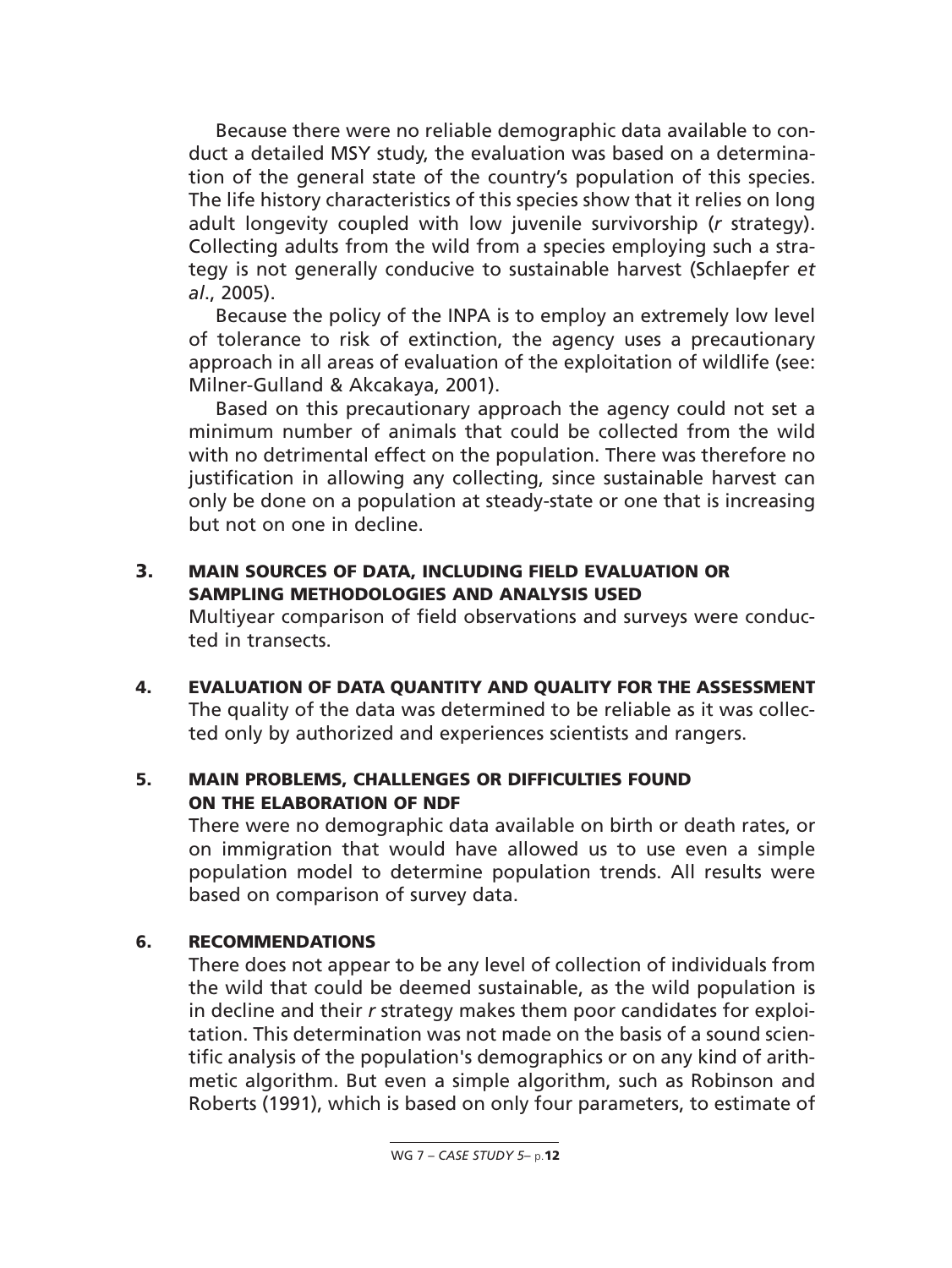the possibility of sustainable harvest, has many problems (Milner-Gulland & Akcakaya, 2001).

If the INPA were to wish to determine whether the decision not to issue an NDF was correct, they should conduct a more comprehensive survey of the species including collection of demographic data and use an appropriate model, such as suggested by Milner-Gulland & Akcakaya (2001). Also, repeat surveys every three to five years of the same area will allow multi-year comparisons of the population's status.

#### **I. BACKGROUND INFORMATION ON THE TAXA**

#### **1. BIOLOGICAL DATA**

- **1.1 Scientific and common names:** *Uromastyx ornata* **In English: Ornate Mastigure. In Hebrew:** *Chardon-zav hadur*
- **1.2 Distribution (Specify the currently known range of the species. If possible, provide information to indicate whether or not the distribution of the species is continuous, or to what degree it is fragmented. If possible, include a map)**

The species *U. ornata* is endemic to the Arabo-Sinaian region: southern Israel, the Sinai Peninsula (Egypt), and north-west Saudi-Arabia (Bouskila & Amitai, 2001). Its range in Israel includes the Eilat Mountains and Mt. Timna. The total area of the species' habitat in Israel is approx. 270 km2.

### **1.3 Biological characteristics**

**1.3.1** *Provide a summary of general biological and life history characteristics of the species (e.g. reproduction, recruitment, survival rate, migration, sex ratio, regeneration or reproductive strategies, tolerance toward humans)*

Very little has been published about the ecology and behavior of *U. ornata* in the wild, and most of what is known is from unpublished surveys and internal reports of the Israel Nature and Parks Authority.

This species is much smaller than *U. aegyptia* with adults reaching up to 40 cm and weighing up to 300g (Mendelssohn & Bouskila, 1989). *U. ornata* lives in very dry areas (with < 20 mm mean annual rainfall) in rocky habitats rich in holes and crevices. They are active all yearround, but most activity is in the hottest part of the day during the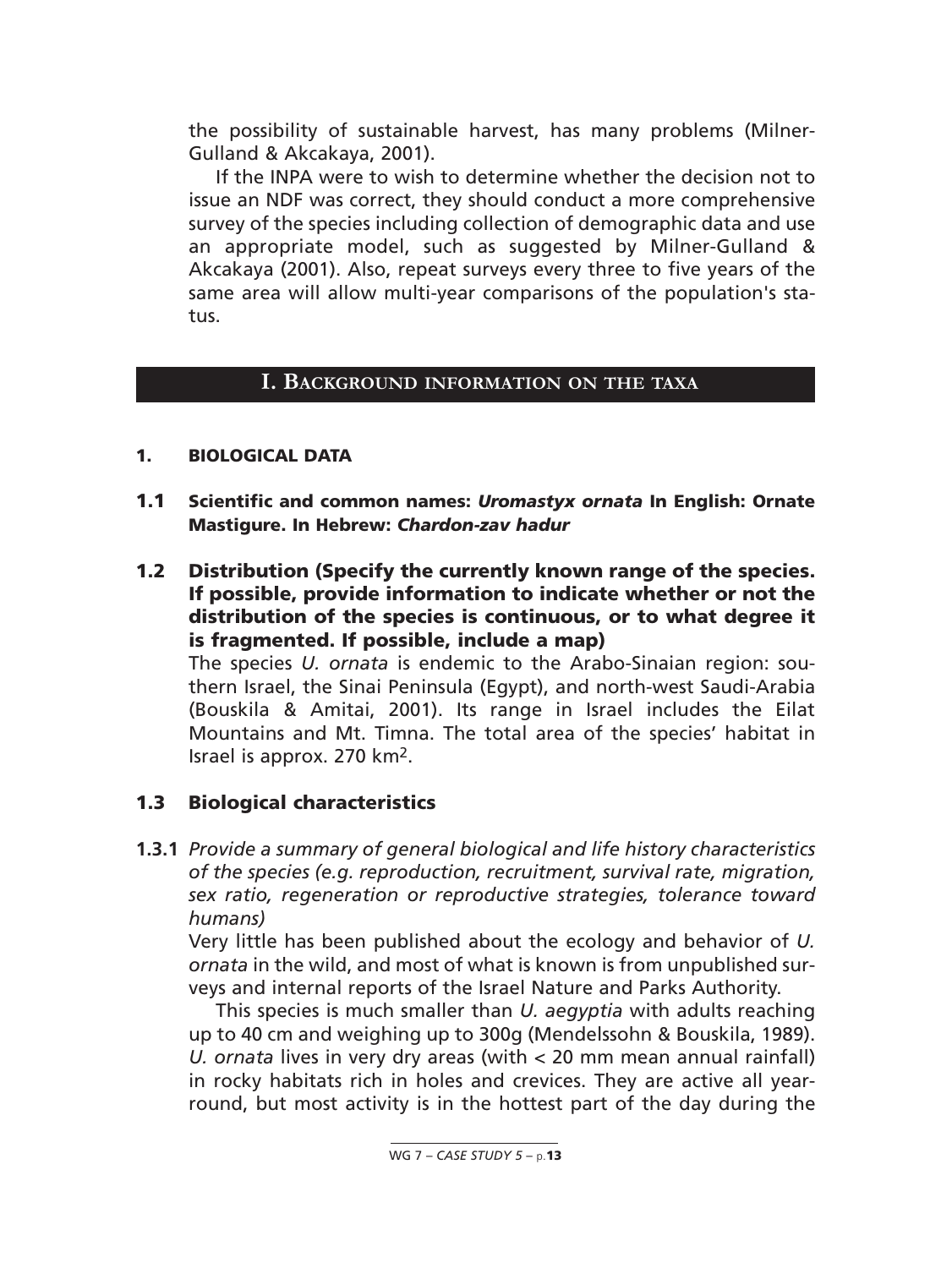hottest months. Most activity is on the rocky slopes of the wadis, with descents to the floor of the wadi only for chasing invaders for feeding or for reproduction (including courtship and nesting), and also for an unusual and unexplained behaviour wherein the male flips the female onto her back (Molco & Ben-David, 2000).

*U. ornata* may be solitary or live in small groups, but never with more than one adult male (Mendelssohn & Bouskila, 1989). Dominant males attack and chase other males from their home range, but they do not maintain exclusive territories. Often a dominant male occupies a segment of the slope in a wadi, where several females, and even a subordinate male, may use the same area. From spring to the beginning of winter, the dominant male often approaches a female, turns her over on her back, and walks in circles on its belly. The meaning of this unique behavior is not clear yet, but it is likely to be related to the bond between the dominant male and the females in his home range (Bouskila & Molco, pers. comm.; Molco & Ben-David, 2000). The female digs a burrow in the floor of the wadi, where she lays on e clutch of 7-17 eggs in June. The eggs hatch after about 60 days in the beginning of August. Juveniles disperse within 4 days after hatching. Juveniles reach sexual maturity at the age of 2 years (Mendelssohn & Bouskila 1989).

The food of *U. ornata* is mainly composed of flowers, fruits and leaves of *Ochradenus baccatus* and other bushes; they shelter in rock crevices on steep slopes of wadis, but they descend the slopes for feeding in the wadi (Bouskila & Amitai 2001; Molco & Ben-David, 2000; Bouskila & Molco, pers. comm.).

- **1.3.2** *Habitat types: Specify the types of habitats occupied by the species and, when relevant, the degree of habitat specificity* The species is specific to extreme desert (<20 mm mean annual rainfall), in steep, rocky, hot wadis that hold Acacia trees and *O. baccatus* bushes (Mendelssohn & Bouskila, 1989; Bouskila & Amitai 2001, Molco & Ben-David 2000).
- **1.3.3** *Role of the species in its ecosystem*

The role of this species in its ecosystem has not been studied directly, but it is reasonable to view it as similar to that of other *Uromastyx* species (above); it is probably less of an ecosystem engineer in that does not create burrows in the hard desert floor, but it does dig nesting burrows for laying eggs and it clears burrows in rocky crevices that are apparently exploited by many other species.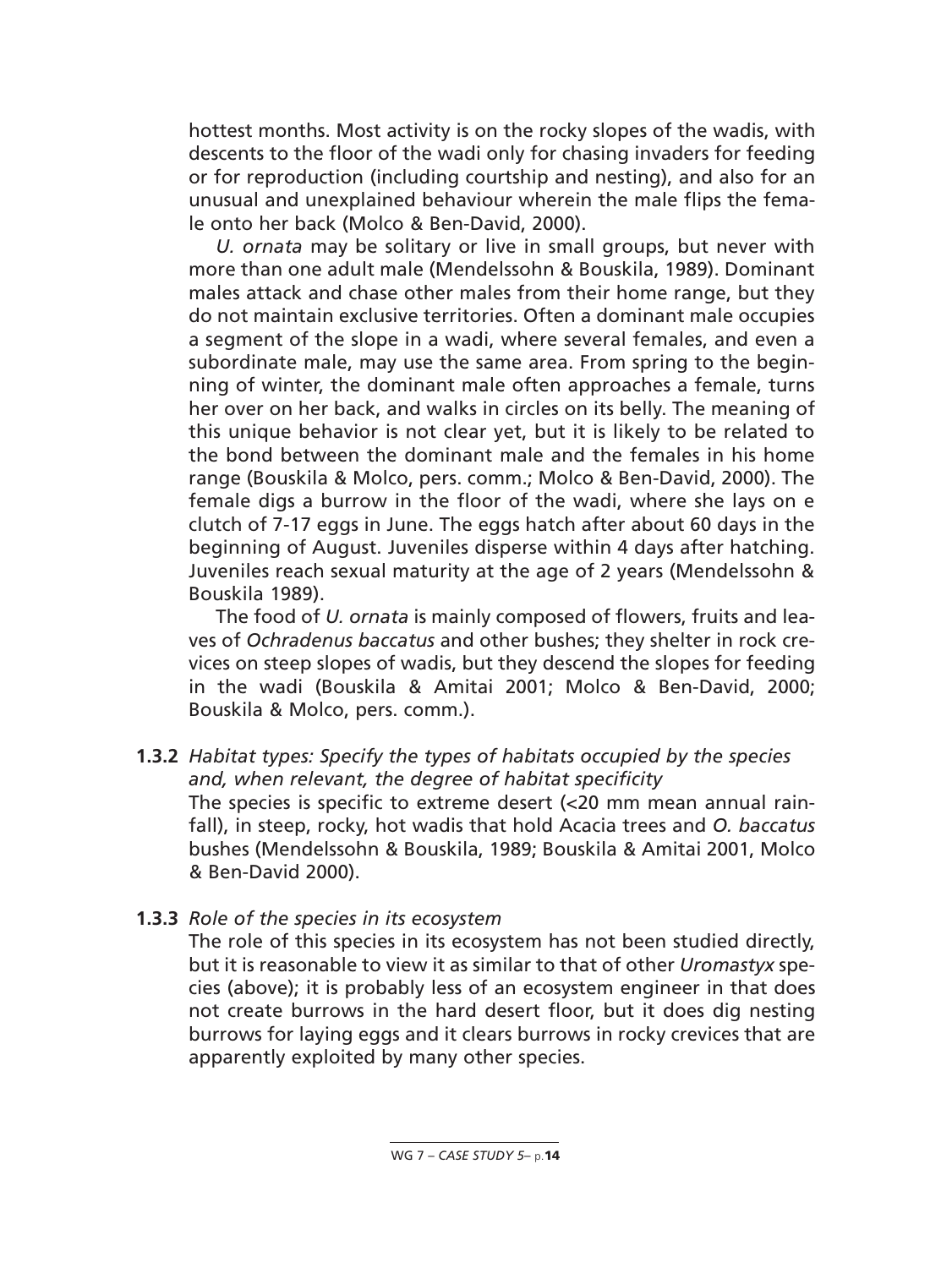## **1.4 Population**

- **1.4.1** *Global Population size: (Population size may be estimated by reference to population density, having due regard to habitat type and other methodological considerations, or simply inferred from anecdotic data)* Unknown
- **1.4.2** *Current global population trends* \_\_\_increasing \_\_\_\_decreasing \_\_\_\_stable \_X\_unknown

During four field trips in the eastern Sinai Peninsula of Egypt during 1998-1999 by experienced investigators during the activity season in appropriate habitats, only very few individuals were observed, far lower than in the nearby Eilat Mountains Nature Reserve on the Israeli side of the border (Molco & Ben-David, 2000).

The low density may have been caused by over-collection subsequent to Israel turning this area over to Egypt in 1983 (as part of the 1979 peace treaty between these countries). In addition, all wadis that contained the appropriate habitats and plants were heavily grazed by livestock. The impact of such heavy grazing has not been evaluated yet, but it is likely that it contributed to reduction in the population.

### **1.5 Conservation status**

**1.5.1** *Global conservation status (according to IUCN Red List)*

| Critically endangered | <b>Near Threatened</b> |
|-----------------------|------------------------|
| Endangered            | Least concern          |
| Vulnerable            | Data deficient         |

The species is not listed in the IUCN Red List 2008 (as of October 2008), but a new assessment by IUCN of many reptile groups is expected to be released next year.

**1.5.2** *National conservation status for the case study country*

The Red Book of Vertebrates in Israel (Dolev & Perevelotsky, 2004) lists the regional threat status for *U. ornata* as endangered EN (B, C2a). This classification code means the area of the species' habitat in Israel is <5,000 km2 and the population is estimated to be less than 2,500 mature individuals, and a continued decline is projected in the form of severely fragmented populations, and no subpopulation has more than 250 mature individuals in it.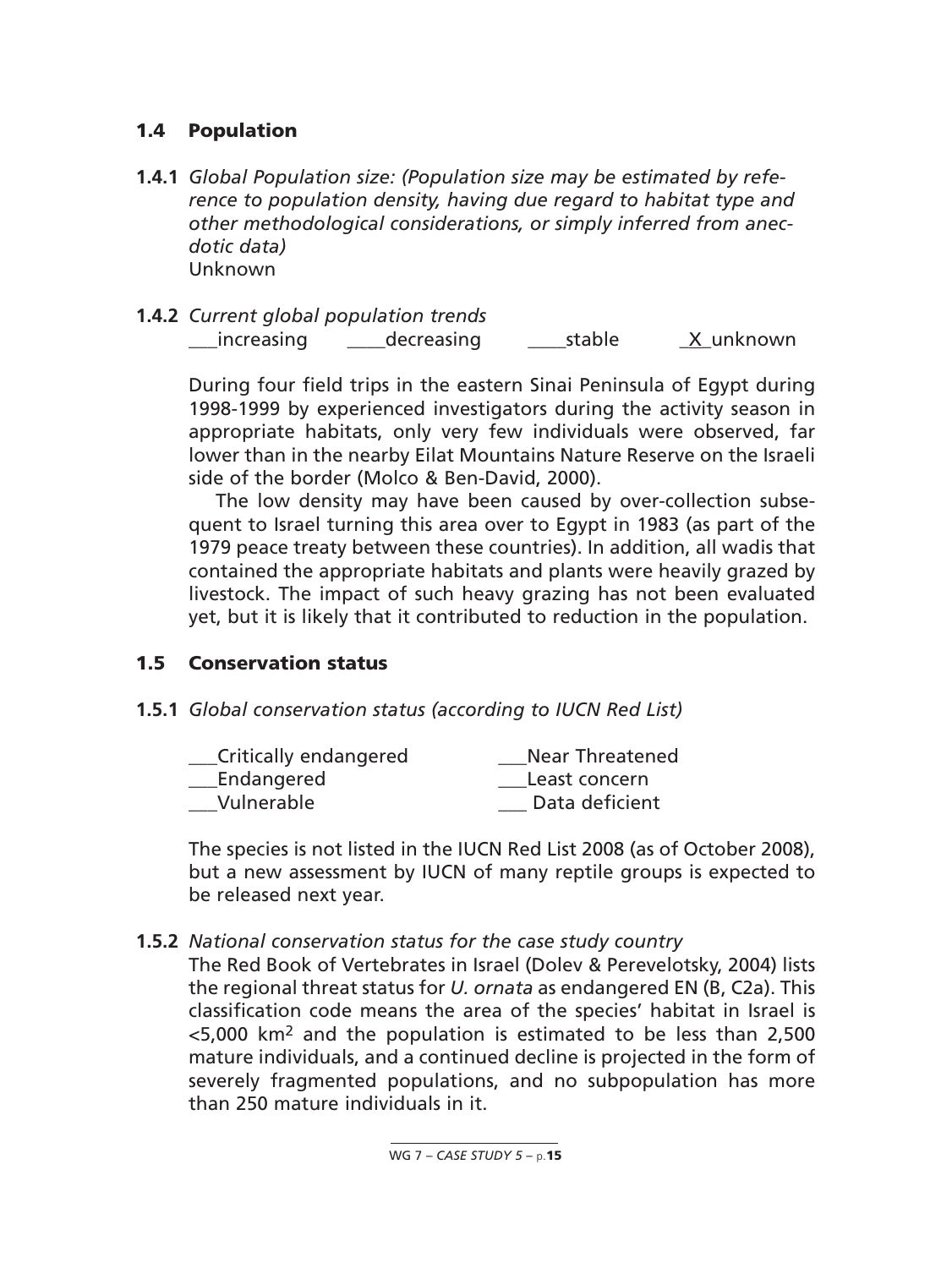**1.5.3** *Main threats within the case study country*

No Threats

- \_X Habitat Loss/Degradation (human induced)
- Invasive alien species (directly affecting the species)
- \_\_\_Harvesting [hunting/gathering]
- Accidental mortality (e.g. Bycatch)
- Persecution (e.g. Pest control)
- \_\_\_Pollution (affecting habitat and/or species)
- \_\_\_Other\_\_\_\_\_\_\_\_\_\_\_\_\_\_\_
- \_\_\_Unknown

## *Threat and Disturbance factors*

- a. Potential trade impact: Despite protection in Israel and in Egypt, *U. ornata* has a great demand in the international pet trade and they may be collected by illegal traders and reptile collectors (Bouskila & Molco, 2002). No illegal collection in Israel has been recorded, but the potential is certainly there.
- b. Habitat loss: The global population is apparently small, and subpopulations can be easily fragmented by mountain ranges which are not used by the species or by utilization of their habitat by humans for recreational or other activities (Bouskila & Molco, 2002). This is not a severe threat in Israel, as most of their habitat is protected and is also unsuitable for most uses by people (e.g. agriculture or real estate).
- c. All-terrain vehicles and off-road vehicles that are driven in the wadis in Southern Israel disturb the animals and cause damage to bushes and trees which are their main food sources. This is a localized threat and likely to increase, but it is not severe as most of the habitat is protected and such activities are concentrated in a few designated 4X4 routes.

### **2. SPECIES MANAGEMENT WITHIN THE COUNTRY FOR WHICH CASE STUDY IS BEING PRESENTED**

### **2.1 Management measures**

**2.1.1** *Management history*

A survey of the species in the Eilat Mountains in the late 1970's showed apparently very low population numbers. Subsequently, 162 individuals were translocated during 1980 and 1981 from the southern Sinai Peninsula to the Eilat Mountains to augment the population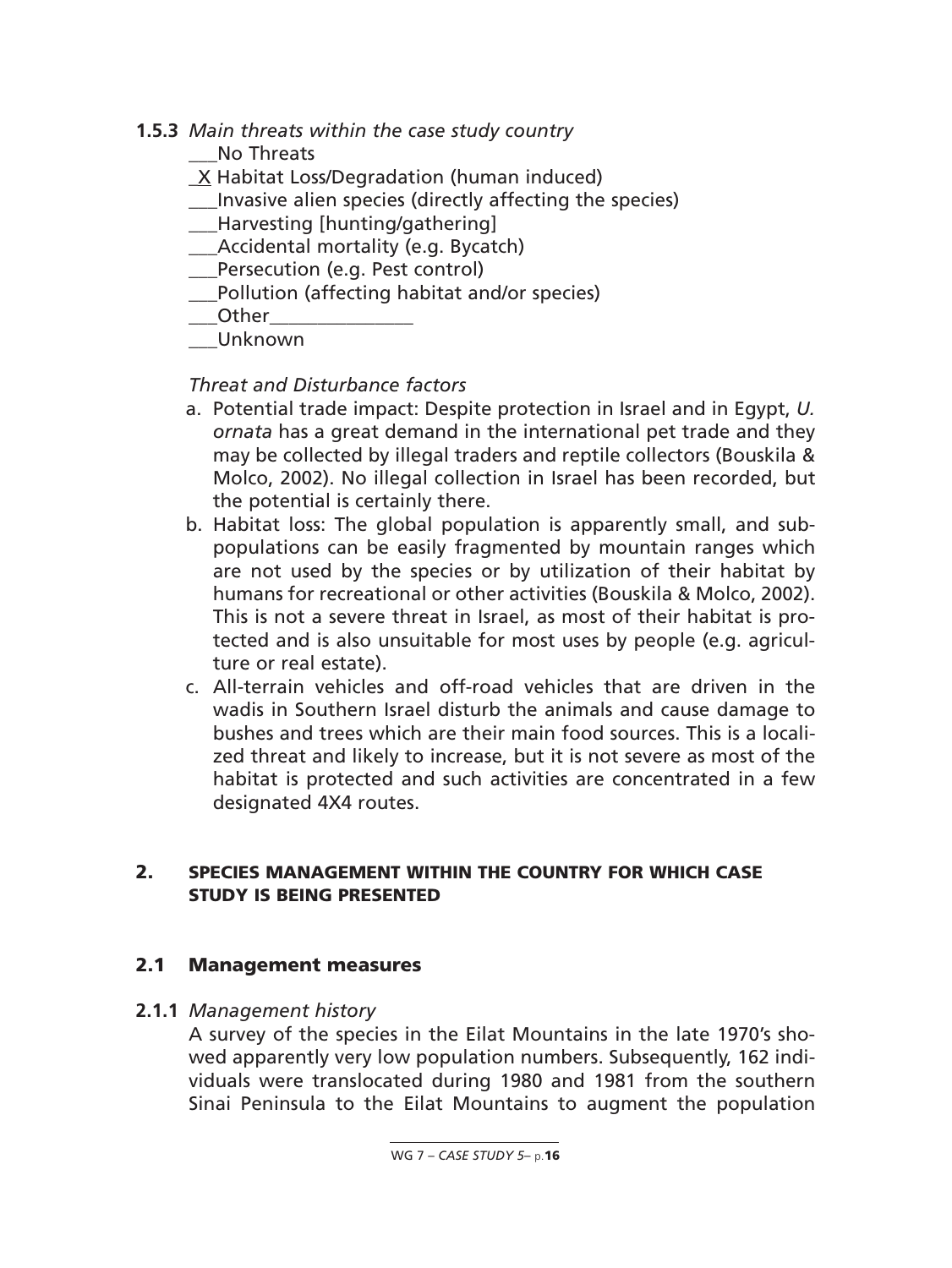there2. More recent studies suggest that the survey may have produced erroneous low numbers due to inappropriate survey methods, and the Eilat Mountains population was probably not as depleted as was thought. There have been no subsequent translocations.

#### **2.1.2** *Purpose of the management plan in place*

Current management measures for this species in Israel involve protection of the habitat in which the species occurs. The habitat is part of the Eilat Mountains Nature Reserve, a fully protected area.

#### **2.1.3** *General elements of the management plan*

In order to reduce the impact of hikers and off-road vehicles on the *U. ornata* habitat and on the entire nature reserve, specific walking trails and 4X4 routes were marked in parts of the nature reserve, since totally closing the reserve to people was deemed as not feasible. Although these are almost all in the wadis (which form part of the habitat of *U. ornata*), there only a few such trails, in an attempt to reduce human impact on all the fauna and flora in this fragile desert habitat.

#### **2.1.4** *Restoration or alleviation measures*

Besides the translocations during 1980 and 1981 (see section 2.1.1., above) no other restoration or alleviation measures have been enacted.

#### **2.2 Monitoring system**

#### **2.2.1** *Methods used to monitor harvest*

The species is not legally harvested, so no harvest monitoring occurs. The species is monitored in the wild annually by an experienced ranger along preset transects to establish multi-year comparisons and to establish population trends.

#### **2.2.2** *Confidence in the use of monitoring*

There is no monitoring of harvest, but there is a high level of confidence in the population monitoring in the wild which is considered reliable and accurate.

 $2$  The Sinai Peninsula was turned over from Israel to Egypt in the early 1980's (after the *Uromastyx* translocation project) as part of the peace treaty between these countries.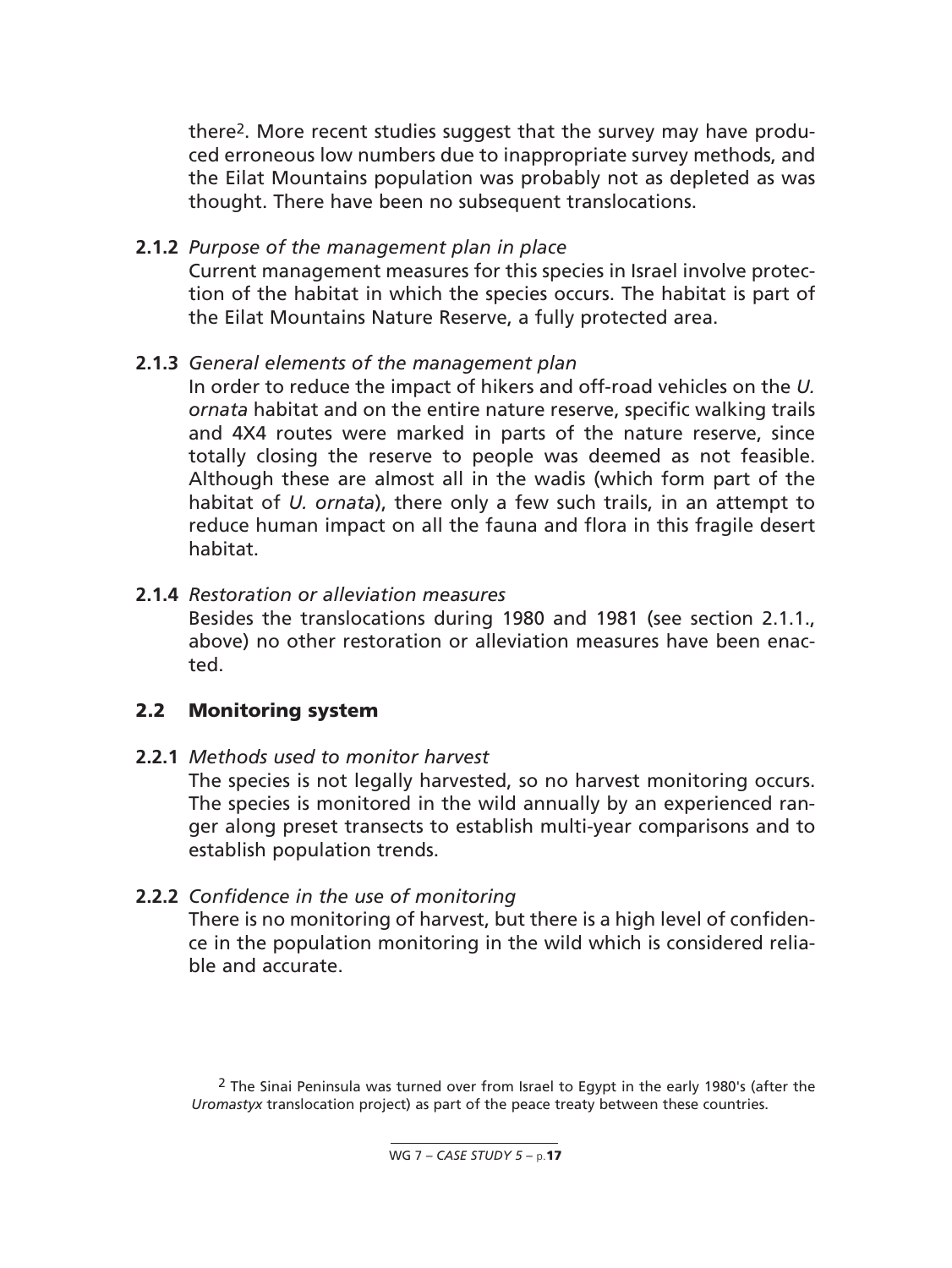## **2.3 Legal framework and law enforcement: Provide details of national and international legislation relating to the conservation of the species.**

The species is fully protected in Israel under a variety of laws and regulations. The species is listed as "protected wildlife" under the Wildlife Protection Law of 1955 (and its regulations of 1994) and as a "protected natural asset" under the National Parks, Nature Reserves and National Monuments Law of 1998 (and its regulations of 2002 and 2005).

Specimens (including live individuals as well as all parts and derivatives) may not be disturbed, harmed, captured, held, bred in captivity, moved, nor bought or sold, nor offered for sale (without a written permit from the Israel Nature and Parks Authority). In addition, all the habitat of this species in Israel is in protected areas (nature reserves) where all fauna and flora are fully protected and may not be disturbed or collected.

Internationally, all *Uromastyx* species are listed in Appendix II of the CITES Convention since 1977.

## **3. UTILIZATION AND TRADE FOR RANGE STATE FOR WHICH CASE STUDY IS BEING PRESENTED**

There is no legal use of *U. ornata* individuals or parts and derivatives in Israel. No specimens may be taken from the wild, and there is no legal captive breeding or trade (domestic or international).

Because the species' natural habitat is small and away from agricultural areas, and because the animals are relatively rare, there is apparently no poaching by farm workers, and there is apparently no illegal trade. As stated above, *U. ornata* has a great demand in the international pet trade so the potential for illegal collection and smuggling exists. There have been few if any cases of poachers or reptile collectors taking *U. ornata* in Israel.

**3.1 Type of use (origin) and destinations (purposes) (e.g. commercial, medicinal, subsistence hunting, sport hunting, trophies, pet, food). Specify the types and extent of all known uses of the species. Indicate the extent to which utilization is from captivebred, artificially propagated, or wild specimens**

A very limited number of permits have been issued in the past for a very few individuals to be held in Israel in mini-zoos in non-commercial educational institutions.

## **3.2 Harvest**

The species is not legally harvested in Israel.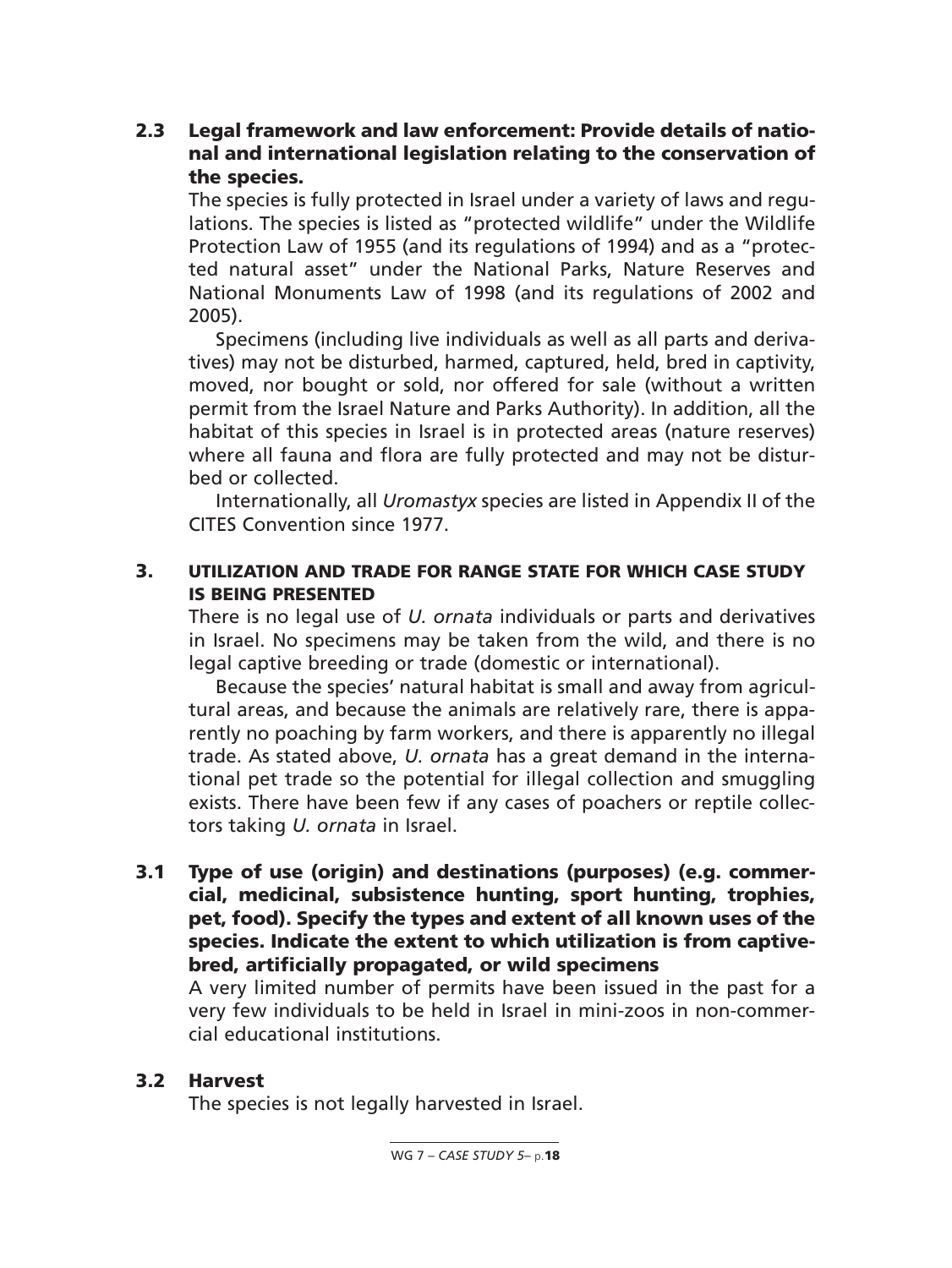- **3.2.1** *Harvesting regime (extractive versus non extractive harvesting, demographic segment harvested, harvesting effort, harvesting method, harvest season)* N/A
- **3.2.2** *Harvest management/ control (quotas, seasons, permits, etc.)* N/A
- **3.3 Legal and illegal trade levels: To the extent possible, quantify the level of legal and illegal use nationally and export and describe its nature**

There is no legal trade, domestic or international. There is apparently very little illegal trade if at all, as poachers of this species have never been caught and the population is apparently mostly stable.

### **II. NON-DETRIMENT FINDING PROCEDURE (NDFS)**

#### **1. IS THE METHODOLOGY USED BASED ON THE IUCN CHECKLIST FOR NDFs?**

 $\angle$ yes  $\angle$  X no

#### **2. CRITERIA, PARAMETERS AND/OR INDICATORS USED**

The status of the population as determined by a field study conducted in the species habitat over a number of years, based on repeated counts along transects and visual observations (Bouskila & Molco, 2002).

Individually recognized territorial adults were photographed to determine population size.

The limited world distribution, the low numbers found in the survey in Egypt's eastern Sinai, and the small range in Israel suggest that there is a severe risk of decline if they are exploited for trade.

The overall status of this species in Israel shows a population that is apparently small (a few hundred individuals) but apparently stable. Some sub-populations might have declined drastically, as was observed in a survey of Mt. Timna by Nature & Parks Authority in 1998, in which no *U. ornata* were seen in areas where they have been observed several years earlier (Bouskila & Molco, 2002). Moreover, in that 1998 survey, no fresh feces were found in the surveyed region, although old feces (apparently several years old) were quite abundant. This survey indicated a local decline, but its reason has not been determined yet. No recent follow-up surveys have been conducted.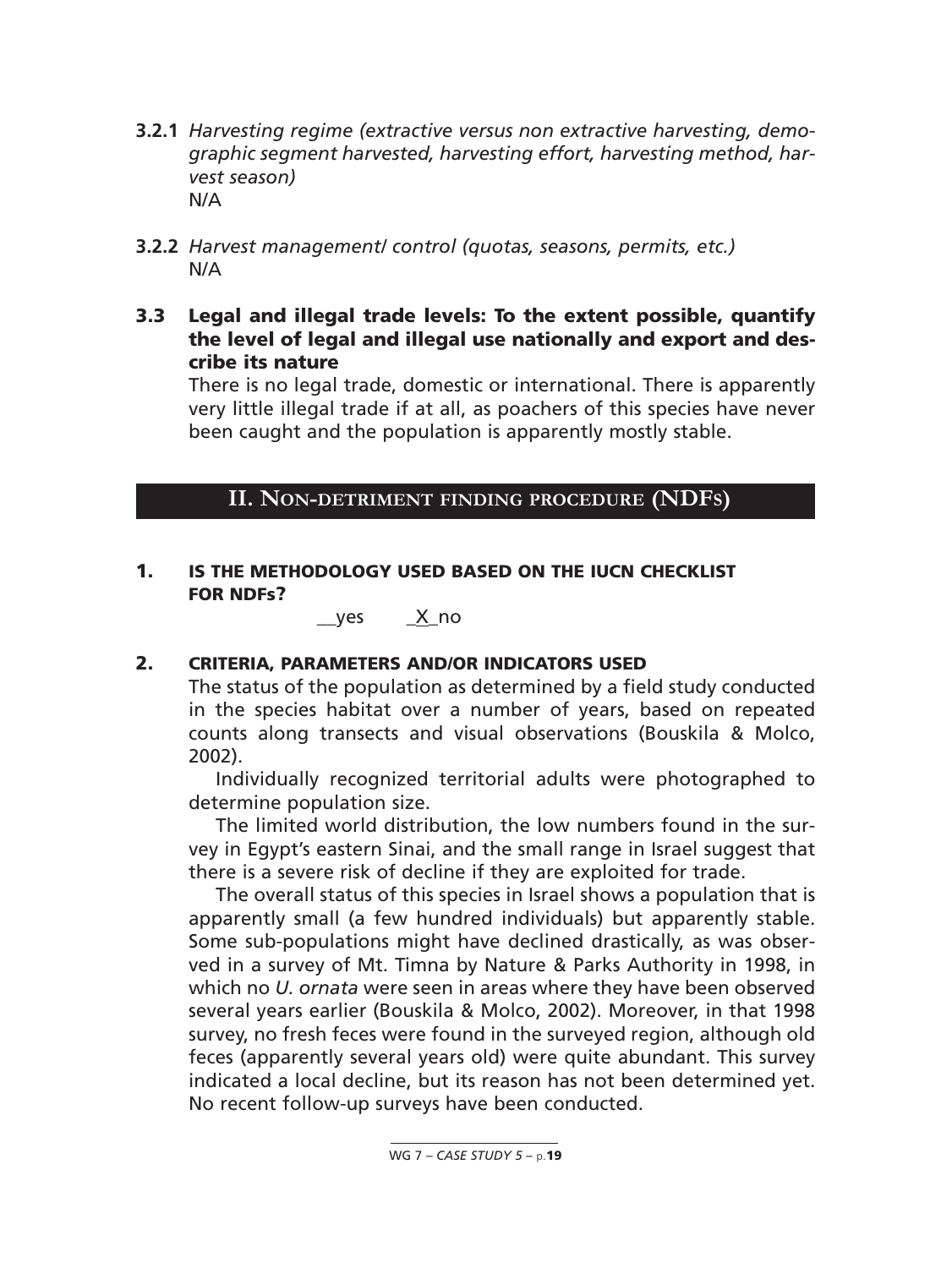### **3. MAIN SOURCES OF DATA, INCLUDING FIELD EVALUATION OR SAMPLING METHODOLOGIES AND ANALYSIS USED**

Transect surveys were used to look for live individuals and for spoor (feces) and by spot observations of identified individuals at fixed sites in *U. ornata* habitats in the Eilat Mountains and Mt. Timna Nature Reserves in southern Israel. These were evaluated to determine the relative status of the population in multiyear comparisons.

Table: Summary of observations of *U. ornata* from the Nahal Shlomo Valley (translated by the author from Molco & Ben-David, 2000).

| Year         |              | <b>Transects</b> |              | <b>Direct observations</b> | No of<br><b>individually</b><br>recognized<br><b>individuals</b> |
|--------------|--------------|------------------|--------------|----------------------------|------------------------------------------------------------------|
|              | <b>Hours</b> | <b>Days</b>      | <b>Hours</b> | <b>Days</b>                |                                                                  |
| 1996         | 170          | 106              | 65           | 75                         | 90                                                               |
| 1997         | 250          | 140              | 240          | 135                        | 150                                                              |
| 1998         | 160          | 126              | 160          | 126                        | 160                                                              |
| 1999         | 110          | 100              | 110          | 100                        | 170                                                              |
| <b>Total</b> | 690          | 462              | 575          | 436                        | 170                                                              |

**4. EVALUATION OF DATA QUANTITY AND QUALITY FOR THE ASSESSMENT** The quality of the data was deemed excellent as the observer was very experienced.

### **5. MAIN PROBLEMS, CHALLENGES OR DIFFICULTIES FOUND ON THE ELABORATION OF NDF**

As was the case with *U. aegyptia*, there were no reliable demographic data available, so determination of the population's state had to be made using other parameters.

Because the population in Israel is connected with the population in eastern Sinai, the decline in the eastern Sinai population that was observed there, may affect the population in the nearby Eilat Mountains.

### **6. RECOMMENDATIONS**

A NDF could not be made, and no collection has been authorized.

The INPA needs to publish the survey data. In addition, survey methods need to be improved so that better population assessment can be made in other regions. Repeat surveys of the population need to be done every few years for making multi-year comparisons on population trends.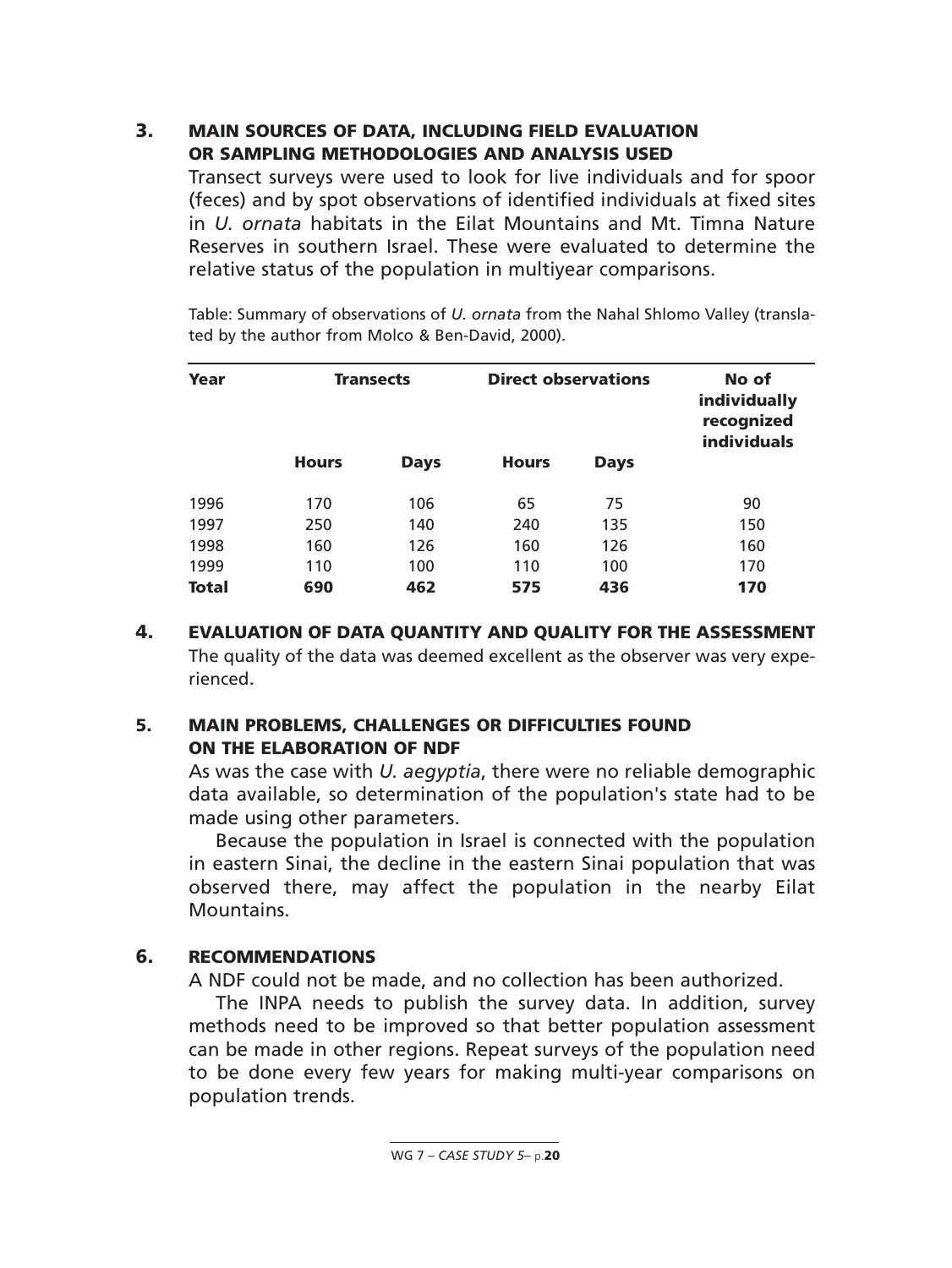#### **REFERENCES**

- ARBEL A. (1984). Vol. 5: Reptiles and Amphibians. *In*: Alon A. (ed.) *Plants and Animals of the Land of Israel: An Illustrated Encyclopedia*. Ministry of Defence & the Society for Protection of Nature in Israel [in Hebrew].
- BOUSKILA, A.(1983). The burrows of the dabb-lizard *Uromastyx aegyptius. Israel Journal of Zoology* 32:151-152.
- BOUSKILA A.(1984). *Habitat selection, in particular burrow location, in the dabb-lizard Uromastyx aegyptius, near Hazeva*. M.Sc. Thesis, Hebrew University of Jerusalem [in Hebrew].
- BOUSKILA A.(1986). Habitat selection in the desert lizard *Uromastyx aegyptius* and its relation to the autecological hypothesis, pp. 119-128 in: Z. Dubinsky and Y. Steinberger (eds.), *Environmental Quality and Ecosystem Stability*, Volume III A/B, Bar-Ilan University Press, Ramat-Gan, Israel.
- BOUSKILA A.(1987). Feeding in the herbivorous lizard Uromastyx aegyptius near Hazeva. *Israel Journal of Zoology* 33:122.
- BOUSKILA A. & P. Amitai (2001). *Handbook of Amphibians & Reptiles of Israel*. Keter Publishing, Jerusalem, Israel [in Hebrew].
- BOUSKILA A. & D. Molco (2002). *Status of Spiny-tailed lizards* (*Uromastyx* spp.) in Israel. Unpublished report for the Israel Nature and Parks Authority.
- CITES (2008). *Export quotas for specimens of species included in the CITES Appendices for 2008 (Last updated 16/09/08)*. Downloaded from the CITES website (www.cites.org).
- DOLEV, A. & A. Perevelotsky (2004). *The Red Book of Vertebrate Species in Israel*. Israel Nature and Parks Authority and the Society for the Protection of Nature in Israel, Jerusalem.
- FOLEY W. J., A. Bouskila, A. Shkolnik & I. Choshniak (1992). Microbial digestion in the herbivorous lizard *Uromastyx aegyptius* (Agamidae). *Journal of Zoology* 226: 387-398.
- FRANKE J. & Telecky T.M. (2001). *Reptiles as Pets: An Examination of the Trade in Live Reptiles in the United States*. Humane Society of the United States, Washington, DC.
- GOTTLEIB, A. & E. Vidan (2007). *Survey of Egyptian mastigure burrows in the Arava region in regards to edge effects of agriculture on the population*. Unpublished report of the Israel Nature and Parks Authority [in Hebrew].
- HAWLENA, D. (2000). *Status of U. aegyptius burrows near Hazeva in the northern Arava Valley*. Unpublished report of the Israel Nature and Parks Authority [in Hebrew].
- HIGHFIELD, A.C. & T. Slimani (1998). The Spiny-Tailed Lizard at home *Uromastyx acanthinurus* in southern Morocco. *Reptiles Magazine*, 6&7.
- IUCN (2007). *Red List of Endangered Species* (accessed on the internet on 14 September 2008).
- IUCN (in prep.). Global Reptile Assessment species accounts.
- KNAPP, A. (2004). *An Assessment of the International Trade in Spiny-Tailed Lizards Uromastyx with a Focus on the Role of the European Union*. TRAFFIC – Europe.
- LEADER, N. & A. Boldo (2008). *Damage to Nature Caused by Poaching by Thai Workers: Data from Thai Trap Surveys for the Years 2002-2007*. Unpublished report of the Israel Nature and Parks Authority [in Hebrew].
- MENDELSSOHN, H. & A. Bouskila. (1989). Comparative ecology of *Uromastyx aegyptius* and *Uromastyx ornatus* in Southern Israel and Southern Sinai. First World Congress of Herpetology, Univ. of Kent, Canterbury, UK. [Abstract].
- MILNER-GULLAND, E.J. & H. R. Akcakaya (2001). Sustainability indices for exploited populations under uncertainty. *Trends in Ecology and Evolution* 16: 686-692.